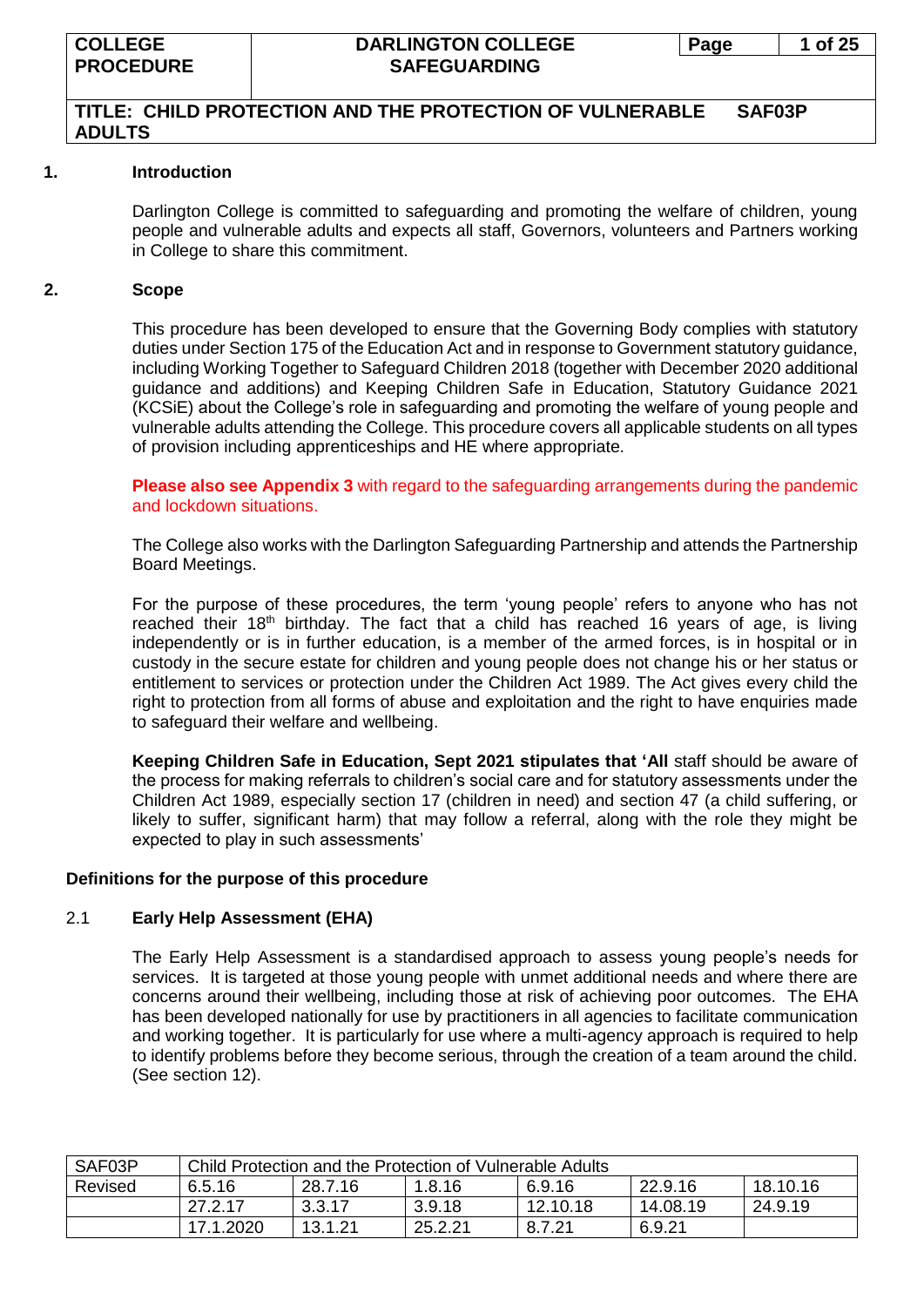## 2.2 **Safeguarding**

Safeguarding and promoting the welfare of children is defined for the purposes of this guidance as:

- Protecting children from maltreatment
- Preventing impairment of children's health or development
- Ensuring that children grow up in circumstances consistent with the provision of safe and effective care; and
- Taking action to enable all children to have the best outcomes.

#### **Child Protection**

• Part of safeguarding and promoting welfare. This refers to the activity that is undertaken to protect specific children who are suffering, or are likely to suffer, significant harm.

#### **Child in Need**

• A child in need is defined under the Children Act 1989 as a child who is unlikely to achieve or maintain a reasonable level of health or development, or whose health and development is likely to be significantly or further impaired, without the provision of services; or a child who is disabled. Local authorities are required to provide services for children in need for the purposes of safeguarding and promoting their welfare. Children in need may be assessed under section 17 of the Children Act 1989.

#### 2.3 **Definitions of Abuse**

Definition of abuse updated in KCSiE, 2021, to reflect updated departmental guidance. '**Abuse:**  a form of maltreatment of a child. Somebody may abuse or neglect a child by inflicting harm or by failing to act to prevent harm. Children may be abused in a family or in an institutional or community setting by those known to them or, more rarely, by others. Abuse can take place wholly online, or technology may be used to facilitate offline abuse. They may be abused by an adult or adults or by another child or children.'

All staff should be aware safeguarding issues can manifest themselves via peer on peer abuse. This is most likely to include, but not limited to: bullying (including cyber bullying), gender based violence/sexual assaults and sexting. Staff should be clear as to the college procedure with regards to peer on peer abuse. All concerns of this nature should be reported to the Safeguarding Team.

The Children's Act 1989 recognises four categories of abuse – physical abuse, emotional abuse, neglect and sexual abuse, including sexual exploitation.

**All** staff should have an awareness of safeguarding issues – some of which are listed below. Staff should be aware that behaviours linked to the likes of drug taking, alcohol abuse, truanting and sexting put children in danger.

| SAF03P  | Child Protection and the Protection of Vulnerable Adults |                                                    |        |          |          |         |  |  |  |
|---------|----------------------------------------------------------|----------------------------------------------------|--------|----------|----------|---------|--|--|--|
| Revised | 6.5.16                                                   | 22.9.16<br>28.7.16<br>6.9.16<br>18.10.16<br>1.8.16 |        |          |          |         |  |  |  |
|         | 27.2.17                                                  | 3.3.17                                             | 3.9.18 | 12.10.18 | 14.08.19 | 24.9.19 |  |  |  |
|         | 17.1.2020                                                | 13.1.21<br>25.2.21<br>6.9.21<br>8.7.21             |        |          |          |         |  |  |  |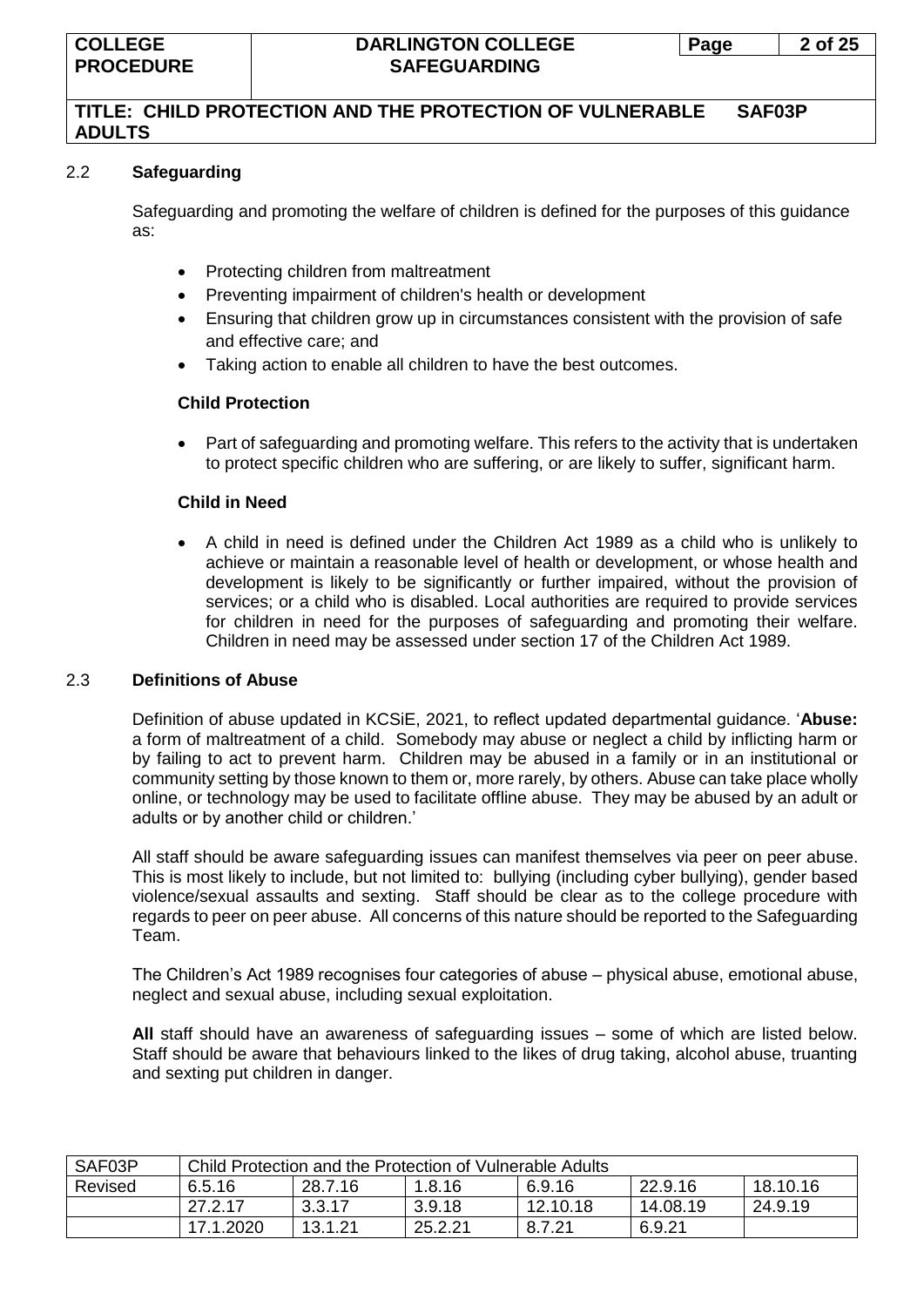## **TITLE: CHILD PROTECTION AND THE PROTECTION OF VULNERABLE SAF03P ADULTS**

#### **a. Physical Abuse**

This is actual or likely physical injury to a child/individual, or failure to prevent physical injury (or suffering) to a child/individual. This may include hitting, shaking, throwing, poisoning, burning or scalding, drowning, suffocation or otherwise causing physical harm to a child. Physical harm may also be caused when a parent or carer fabricates the symptoms of, or deliberately induces illness in a child.

#### **b. Emotional Abuse**

This is the persistent emotional maltreatment of a child such as to cause severe and persistent adverse effects on the child's emotional development. It may involve conveying to a child that they are worthless or unloved, inadequate, or valued only in so far as they meet the needs of another person. It may include not giving the child opportunities to express their views, deliberately silencing them or 'making fun' of what they say or how they communicate. It may feature age or developmentally inappropriate expectations being imposed on children.

These may include interactions that are beyond the child's developmental capability, as well as over protection and limitation of exploration and learning, or preventing the child participating in normal social interaction.

It may involve seeing or hearing the ill-treatment of another. It may involve serious bullying (including cyberbullying), causing children to frequently feel frightened or in danger, or the exploration or corruption of children. Some level of emotional abuse is involved in all types of maltreatment of a child, although it may occur alone.

#### **c. Neglect**

This is the persistent failure to meet a child's/individuals basic physical and/or psychological needs, likely to result in the serious impairment of the child's health or development.

Neglect may occur during pregnancy as a result of maternal substance abuse. Once a child is born neglect may involve a parents or carer, failing to provide adequate food, clothing and shelter and failing to protect a child from physical and emotional harm or danger. It is also failing to ensure adequate supervision and access to appropriate care or treatment. It may also include the neglect of, on lack of response to a child's basic emotional needs.

#### **d. Sexual Abuse**

Involves forcing or enticing a child or young person to take part in sexual activities, not necessarily involving a high level of violence, whether or not the child is aware of what is happening. The activities may involve physical contact, including assault by penetration (for example rape or oral sex) or non-penetrative acts such as masturbation, kissing, rubbing and touching outside of clothing. They may also include non-contact activities, such as involving children in looking at, or in the production of sexual images, watching sexual activities, encouraging children to behave in sexually inappropriate ways, or grooming a child in preparation for abuse. Sexual abuse can take place online, and technology can be used to facilitate offline abuse. Sexual abuse is not solely perpetrated by adult males. Women can

| SAF03P  | Child Protection and the Protection of Vulnerable Adults |                                                    |         |          |          |         |  |  |
|---------|----------------------------------------------------------|----------------------------------------------------|---------|----------|----------|---------|--|--|
| Revised | 6.5.16                                                   | 22.9.16<br>28.7.16<br>6.9.16<br>18.10.16<br>1.8.16 |         |          |          |         |  |  |
|         | 27.2.17                                                  | 3.3.17                                             | 3.9.18  | 12.10.18 | 14.08.19 | 24.9.19 |  |  |
|         | 17.1.2020                                                | 13.1.21                                            | 25.2.21 | 8.7.21   | 6.9.21   |         |  |  |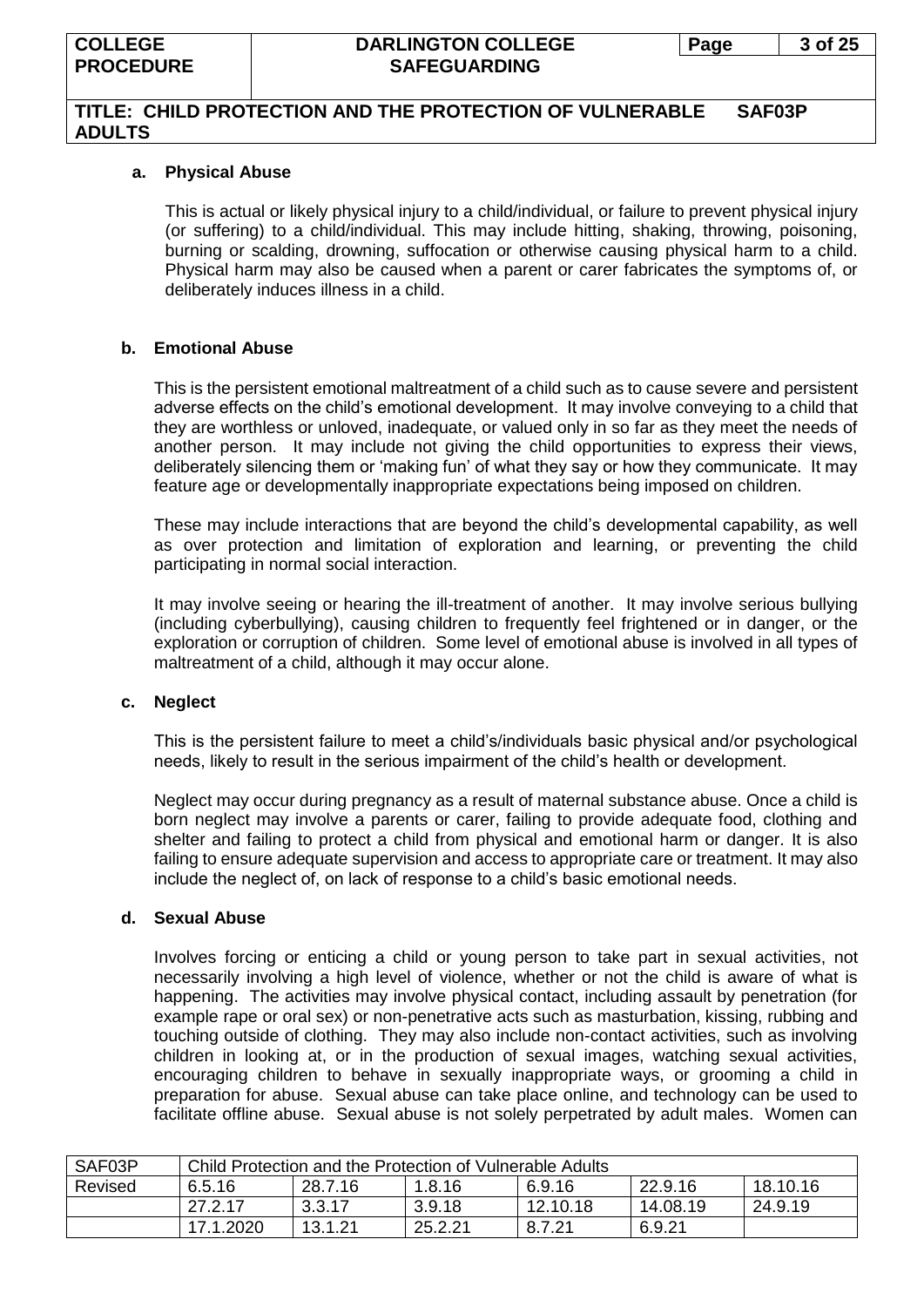also commit acts of sexual abuse, as can other children. The sexual abuse of children by other children is a specific safeguarding issue in education.

## **2.4 Specific Safeguarding Issues**

All staff should have an awareness of safeguarding issues that can put children at risk of harm. Behaviours linked to issues such as drug taking and or alcohol misuse, deliberately missing education and consensual and non-consensual sharing of nudes and semi-nudes images and/or videos can be signs that children are at risk.

#### **Child Sexual Exploitation (CSE)**

CSE is a form of child sexual abuse. Both CSE and CCE are forms of abuse that occur where an individual or group takes advantage of an imbalance in power to coerce, manipulate or deceive a child into taking part in sexual or criminal activity, in exchange for something the victim needs or wants, and/or for the financial advantage or increased status of the perpetrator or facilitator and/or through violence or the threat of violence. CSE and CCE can affect children, both male and female and can include children who have been moved (commonly referred to as trafficking) for the purpose of exploitation. Staff should be aware of what some of the indicators of this may be including missing episodes from home or care, increased absences from college, unexplained gifts, relationships with older individuals. All concerns should be discussed with the Safeguarding team.

## **Child Criminal Exploitation (CCE)**

Some specific forms of CCE can include children being forced or manipulated into transporting drugs or money through county lines, working in cannabis factories, shoplifting or pickpocketing. They can also be forced or manipulated into committing vehicle crime or threatening/committing serious violence to others.

It is important to note that the experience of girls who are criminally exploited can be very different to that of boys. The indicators may not be the same, however professionals should be aware that girls are at risk of criminal exploitation too. It is also important to note that both boys and girls being criminally exploited may be at higher risk of sexual exploitation

All staff should be aware of indicators which may signal that young people are at risk from, or are involved with serious violent crime. These may include increased absence, a change in friendships or relationships with older individuals or groups, a significant decline in performance, signs of selfharm or a significant change in well-being, or signs of assault or unexplained injuries. Unexplained gifts or new possession could also indicate that children and young people have been approached by, or are involved with, individuals associated with criminal networks or gangs.

All staff should be aware of the associated risks and understand the measures in place to manage these. Advice for schools and colleges in provided in the Home Office's Preventing youth violence and gang involvement and its criminal exploitation of children and vulnerable adults: county lines guidance.

| SAF03P  | Child Protection and the Protection of Vulnerable Adults     |        |        |          |          |         |  |  |
|---------|--------------------------------------------------------------|--------|--------|----------|----------|---------|--|--|
| Revised | 18.10.16<br>28.7.16<br>22.9.16<br>6.5.16<br>6.9.16<br>1.8.16 |        |        |          |          |         |  |  |
|         | 27.2.17                                                      | 3.3.17 | 3.9.18 | 12.10.18 | 14.08.19 | 24.9.19 |  |  |
|         | 17.1.2020<br>13.1.21<br>25.2.21<br>6.9.21<br>8.7.21          |        |        |          |          |         |  |  |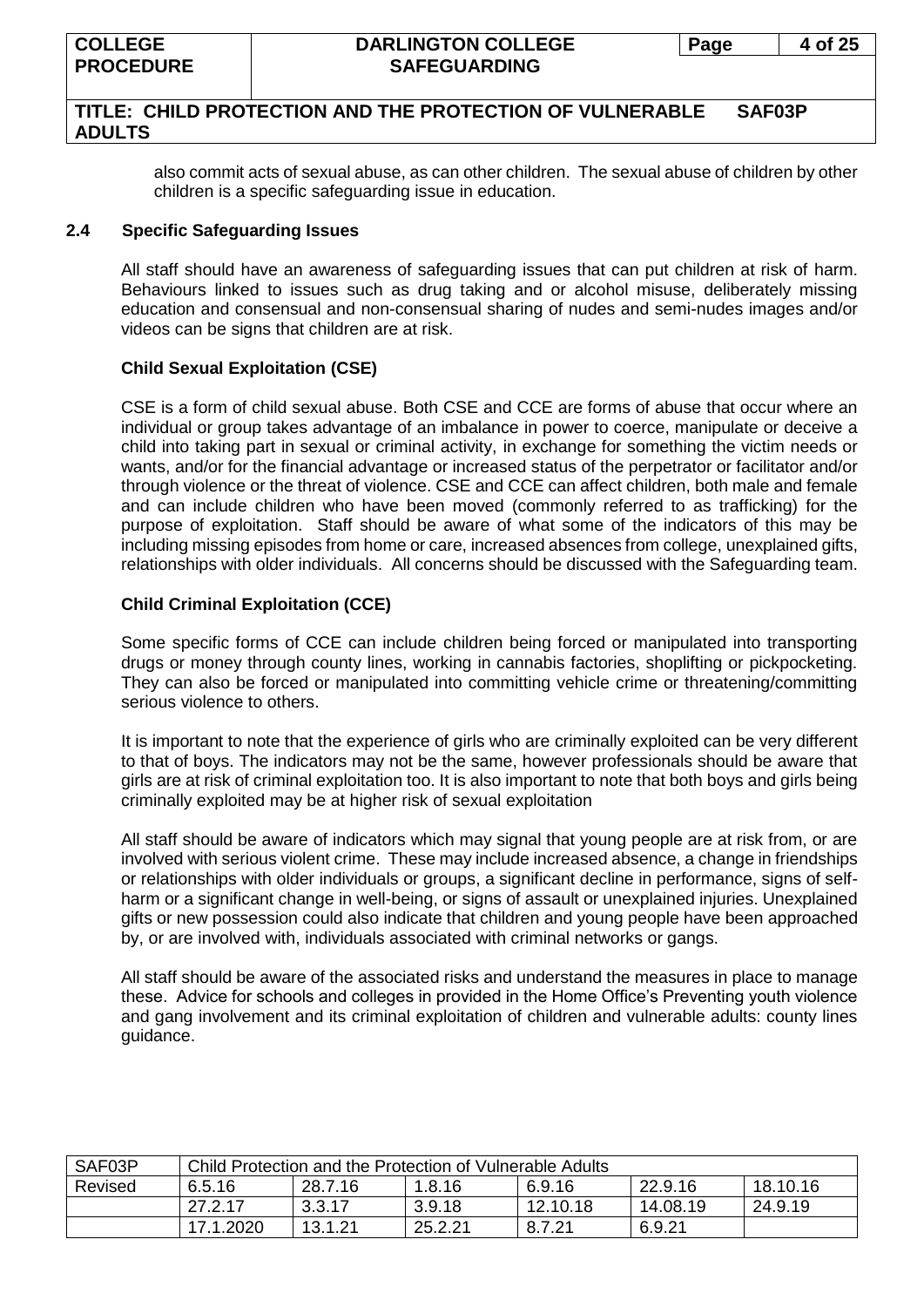## **Sexting (also known as Youth Produced Sexual Imagery) and Online Safety**

Whilst professionals refer to the issue as 'sexting' there is no clear definition of 'sexting'. Many professionals consider sexting to be 'sending or posting sexually suggestive images, including nude or semi-nude photographs, via mobiles or over the Internet.' Yet when young people are asked 'What does sexting mean to you?' they are more likely to interpret sexting as 'writing and sharing explicit messages with people they know'. Similarly, many parents think of sexting as flirty or sexual text messages rather than images.

Recent research by Ofsted has shown that sexual harassment including the sharing of 'nudes' is far more common place than thought by many professionals in education. It is College policy to ensure that we create an environment where this is not tolerated and young people are encouraged to tell someone if this is happening to them.

Much of the complexity in responding to youth produced sexual imagery is due to its legal status. Making, possessing and distributing any imagery of someone under 18 which is 'indecent' is illegal. This includes imagery of yourself if you are under 18. The relevant legislation is contained in the Protection of Children Act 1978 (England and Wales) as amended in the Sexual Offences Act 2003 (England and Wales). Specifically:

• It is an offence to possess, distribute, show and make indecent images of children. The Sexual Offences Act 2003 (England and Wales) defines a child, for the purposes of indecent images, as anyone under the age of 18.

All full-time students will receive a tutorial on e-safety and safeguarding when they join the college and an information booklet on how to keep themselves safe online. Ongoing advice on this will be given by the Progression Coaches during tutorials and by the Student Support and Safeguarding team as necessary.

Staff should continue to think about how they can incorporate online safety into the sessions they deliver to students. The teaching of online safety is **not** optional.

## 2.5 **Revenge Porn**

There are an increasing number of cases where images are being posted on line by ex-partners in a bid to cause hurt and distress. This is known as revenge porn and it is now a criminal offence.

#### 2.6 **Peer on Peer Abuse**

All staff should be aware that children can abuse other children (often referred to as peer on peer abuse). And that it can happen both inside and outside of college and online. It is important that all staff recognise the indicators and signs of peer on peer abuse and know how to identify it and respond to reports.

All staff should understand, that even if there are no reports in college it does not mean it is not happening, it may be the case that it is just not being reported. As such it is important if staff have any concerns regarding peer on peer abuse they should speak to the Safeguarding team. It is essential that all staff understand the importance of challenging inappropriate behaviours between peers.

| SAF03P  | Child Protection and the Protection of Vulnerable Adults |                                                    |         |          |          |         |  |  |
|---------|----------------------------------------------------------|----------------------------------------------------|---------|----------|----------|---------|--|--|
| Revised | 6.5.16                                                   | 18.10.16<br>28.7.16<br>22.9.16<br>1.8.16<br>6.9.16 |         |          |          |         |  |  |
|         | 27.2.17                                                  | 3.3.17                                             | 3.9.18  | 12.10.18 | 14.08.19 | 24.9.19 |  |  |
|         | 17.1.2020                                                | 13.1.21                                            | 25.2.21 | 8.7.21   | 6.9.21   |         |  |  |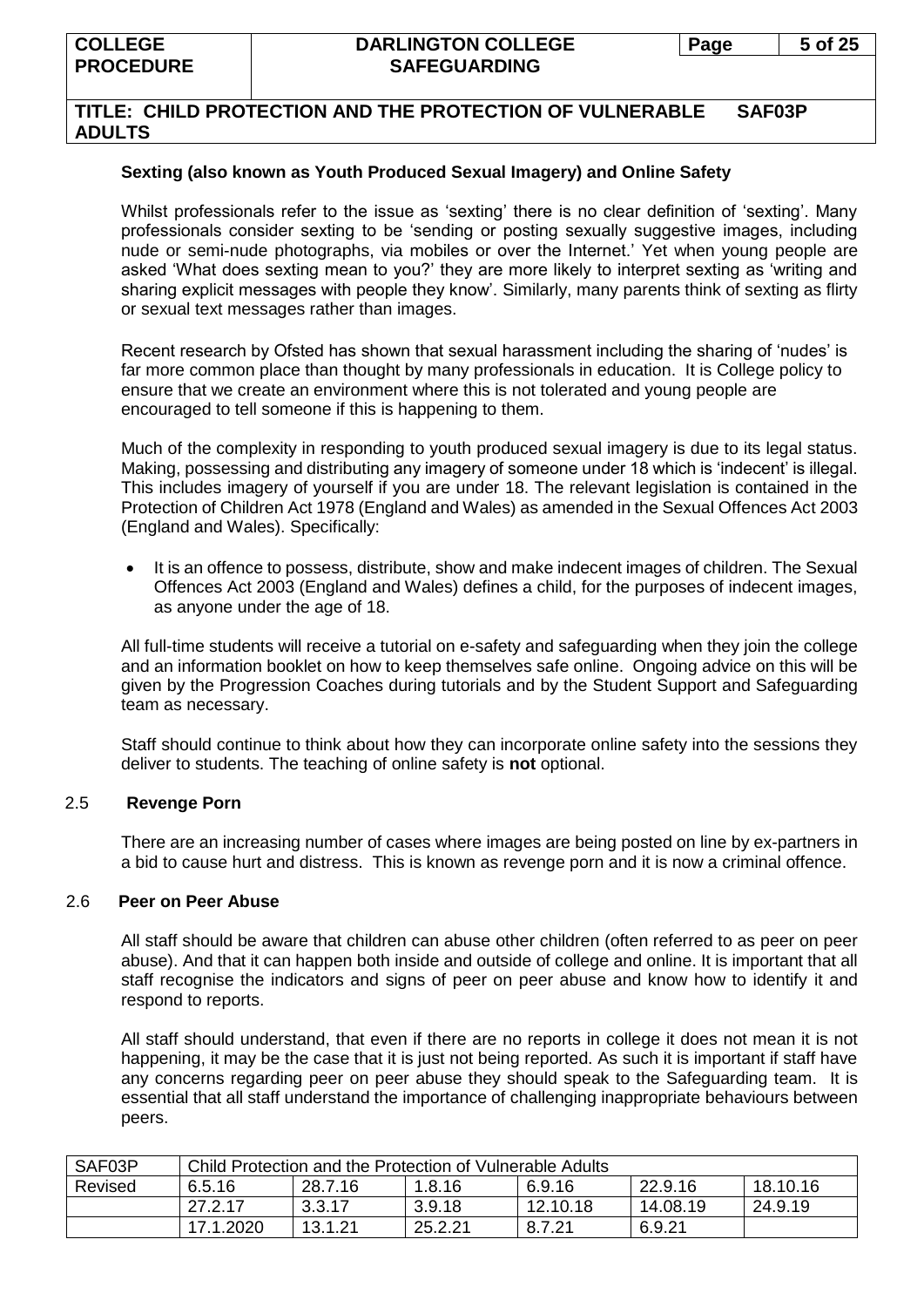## **TITLE: CHILD PROTECTION AND THE PROTECTION OF VULNERABLE SAF03P ADULTS**

Peer on peer abuse is most likely to include, but may not be limited to:

- bullying (including cyberbullying, prejudice-based and discriminatory bullying);
- abuse in intimate personal relationships between peers;
- physical abuse such as hitting, kicking, shaking, biting, hair pulling, or otherwise causing physical harm (this may include an online element which facilitates, threatens and/or encourages physical abuse);
- sexual violence, such as rape, assault by penetration and sexual assault; (this may include an online element which facilitates, threatens and/or encourages sexual violence);
- sexual harassment, such as sexual comments, remarks, jokes and online sexual harassment, which may be standalone or part of a broader pattern of abuse;
- causing someone to engage in sexual activity without consent, such as forcing someone to strip, touch themselves sexually, or to engage in sexual activity with a third party;
- consensual and non-consensual sharing of nudes and semi nudes images and or videos (also known as sexting or youth produced sexual imagery);
- upskirting, which typically involves taking a picture under a person's clothing without their permission, with the intention of viewing their genitals or buttocks to obtain sexual gratification, or cause the victim humiliation, distress or alarm; and
- initiation/hazing type violence and rituals (this could include activities involving harassment, abuse or humiliation used as a way of initiating a person into a group and may also include an online element).

Staff should have a clear knowledge of the College's procedure with regard to peer on peer abuse. Any type of sexual violence / sexual harassment will be dealt with on a case-by-case basis, depending on the facts and the Safeguarding Team should be called in immediately this is reported to any member of staff.

## 2.7 **Sexual Violence and Harassment**

## **Staff should be aware of the importance of:**

- making clear that sexual violence and sexual harassment is not acceptable, will never be tolerated and is not an inevitable part of growing up;
- **EXECT Staff MUST take any disclosure seriously, keep the young person safe and never make them** feel like they are creating a problem for reporting abuse, sexual violence or sexual harassment
- not tolerating or dismissing sexual violence or sexual harassment as "banter", "part of growing up", "just having a laugh" or "boys being boys"; and
- challenging behaviours (potentially criminal in nature), such as grabbing bottoms, breasts and genitalia, flicking bras and lifting up skirts. Dismissing or tolerating such behaviours risks normalising them.

When referring to sexual harassment we mean 'unwanted conduct of a sexual nature' that can occur online and offline. When we reference sexual harassment, we do so in the context of child on child sexual harassment. Sexual harassment is likely to: violate a child's dignity, and/or make them feel intimidated, degraded or humiliated and/or create a hostile, offensive or sexualised environment.

| SAF03P  | Child Protection and the Protection of Vulnerable Adults |                                                    |         |          |          |         |  |  |
|---------|----------------------------------------------------------|----------------------------------------------------|---------|----------|----------|---------|--|--|
| Revised | 6.5.16                                                   | 22.9.16<br>28.7.16<br>6.9.16<br>18.10.16<br>1.8.16 |         |          |          |         |  |  |
|         | 27.2.17                                                  | 3.3.17                                             | 3.9.18  | 12.10.18 | 14.08.19 | 24.9.19 |  |  |
|         | 17.1.2020                                                | 13.1.21                                            | 25.2.21 | 8.7.21   | 6.9.21   |         |  |  |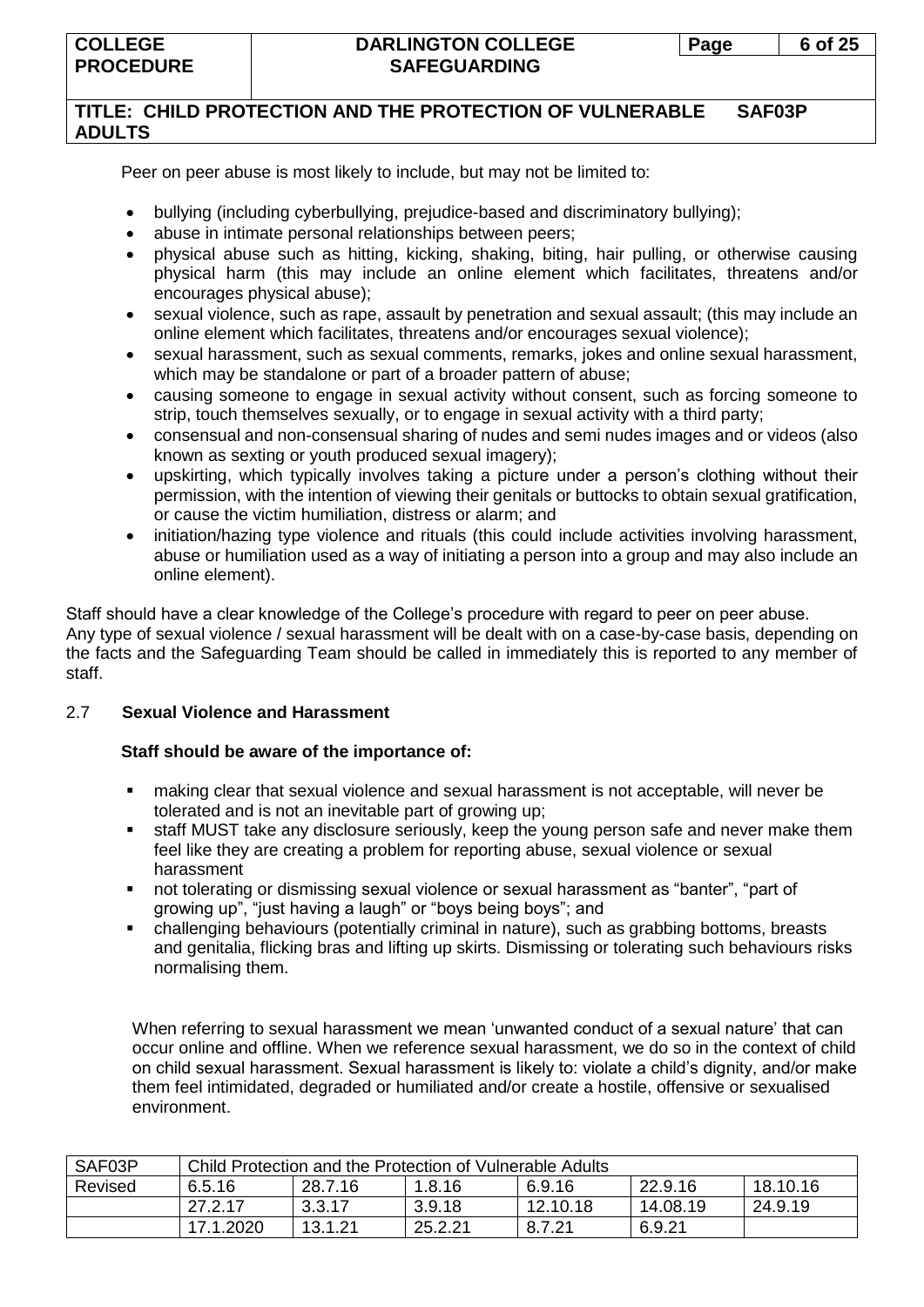# **TITLE: CHILD PROTECTION AND THE PROTECTION OF VULNERABLE SAF03P ADULTS**

Whilst not intended to be an exhaustive list, sexual harassment can include:

- sexual comments, such as: telling sexual stories, making lewd comments, making sexual remarks about clothes and appearance and calling someone sexualised names;
- sexual "jokes" or taunting;
- physical behaviour, such as: deliberately brushing against someone, interfering with someone's clothes (schools and colleges should be considering when any of this crosses a line into sexual violence - it is important to talk to and consider the experience of the victim) and displaying pictures, photos or drawings of a sexual nature; and
- online sexual harassment. This may be standalone, or part of a wider pattern of sexual harassment and/or sexual violence. It may include:
	- non-consensual sharing of sexual images and videos;
	- sexualised online bullying;
	- unwanted sexual comments and messages, including, on social media;
	- sexual exploitation; coercion and threats; and

#### 2.8 **Honour-based Violence**

Encompasses crimes which have been committed to protect or defend the honour of the family and/or the community, including FGM and Forced Marriage:

#### 2.9 **Female Genital Mutilation**

#### **FGM definition**

FGM comprises all procedures involving partial or total removal of the external female genitalia or other injury to the female genital organs. It is illegal in the UK and a form of child abuse with long-lasting harmful consequences.

Section 5B of the Female Genital Mutilation Act 2003 (as inserted by section 74 of the Serious Crime Act 2015) places a statutory duty upon **teachers** along with regulated health and social care professionals in England and Wales, to report to the police where they discover (either through disclosure by the victim or visual evidence) that FGM appears to have been carried out on a girl under 18. Those failing to report such cases will face disciplinary sanctions. It will be rare for teachers to see visual evidence, and they should not be examining students, but the same definition of what is meant by "to discover that an act of FGM appears to have been carried out" is used for all professionals to whom this mandatory reporting duty applies. Information on when and how to make a report can be found at Mandatory reporting of female genital mutilation procedural information. In college this can be done with the support of the Safeguarding Team.

#### **Forced Marriage**

A marriage conducted without the full and free consent of one or both parties and where violence, threats or any other form of coercion is used to cause a person to enter into a marriage. Threats can be physical or emotional and psychological. Lack of full and free consent can be where a person does not consent or where they cannot consent (if they have learning disabilities, for example).

| SAF03P  | Child Protection and the Protection of Vulnerable Adults |                                                    |         |          |          |         |  |  |
|---------|----------------------------------------------------------|----------------------------------------------------|---------|----------|----------|---------|--|--|
| Revised | 6.5.16                                                   | 18.10.16<br>22.9.16<br>28.7.16<br>6.9.16<br>1.8.16 |         |          |          |         |  |  |
|         | 27.2.17                                                  | 3.3.17                                             | 3.9.18  | 12.10.18 | 14.08.19 | 24.9.19 |  |  |
|         | 17.1.2020                                                | 13.1.21                                            | 25.2.21 | 8.7.21   | 6.9.21   |         |  |  |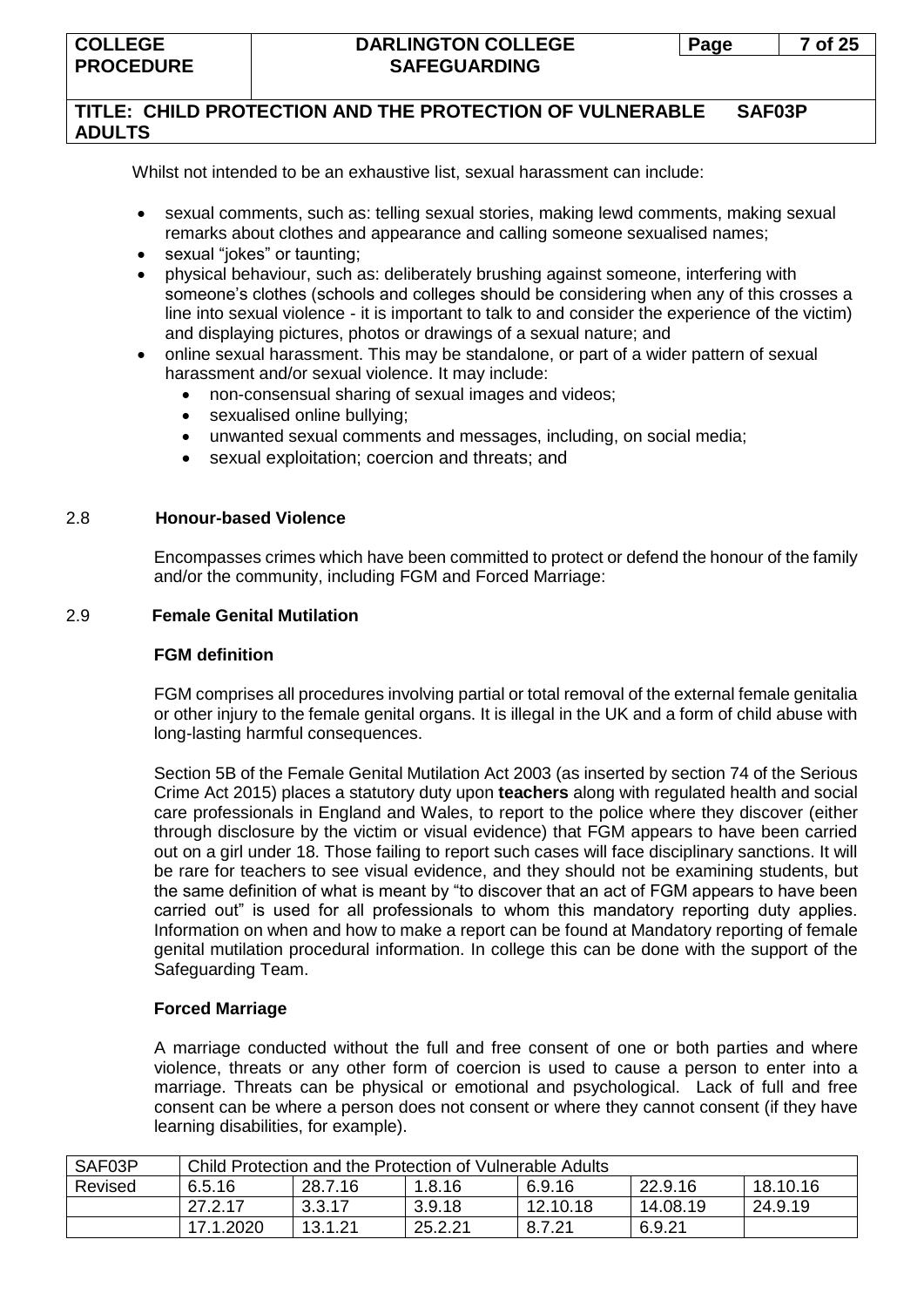#### **Breast Ironing**

Traditional West African practice involves the pounding of developing breasts of young girls with hot objects, most commonly stones, spoons and hammers, in the belief it makes them less desirable to men and discourages premarital pregnancy. Breast ironing originated in [Cameroon,](http://europe.newsweek.com/search?q=Cameroon&op=Search) where it affects as many as one in four girls. It also takes place in Nigeria, Benin and Chad. It is typically carried out by the girl's mother who will say she is trying to protect the girl from sexual harassment and rape, to prevent early pregnancy that would tarnish the family name, or to allow the girl to pursue education rather than be forced into early marriage.

As well as extreme pain, the practice can cause tissue damage and some medical experts have warned it could contribute towards breast cancer, cysts, abscesses and lead to problems with breastfeeding.

#### [https://en.wikipedia.org/wiki/Breast\\_ironing](https://en.wikipedia.org/wiki/Breast_ironing)

#### **Domestic Abuse**

The impact on the young person of witnessing, hearing or being subject to domestic abuse which is known to cause emotional distress.

#### **Hidden Harm**

The effects on the young person as a result of a parent or carers misuse of substances such as drugs or alcohol.

#### **Emotional Health and Well-being**

Students may at any time experience periods of distress, anxiety, depression or other mental health and emotional issues. The college will support all such students including those who self-harm. The team of Student Support Advisers are available to support in this way. We will aim to support them to be more resilient and to seek support for their needs, whether that be through counselling or referral to external services.

#### **Self-Harm**

The Darlington Safeguarding Partnership has adopted the NICE (2004) self-harm definition: 'the definition of self-harm is intentional self-poisoning or self-injury, irrespective of the apparent purpose of the act. Self-harm includes cutting, poisoning, asphyxiation, burning and other self-inflicted injuries'. Self-harm can also include eating disorders, risk-taking behaviour and drug and alcohol issues. Self-harm is often a coping mechanism, an individual harms their physical self to deal with emotional pain or to break feelings of numbness. Self-harm can become a natural response to the stresses of day-to-day life and can escalate in frequency and severity.

All instances of self-harm should be referred to the Student Support Advisers who will liaise with the Safeguarding Team. There are various external agencies who can become involved in order to support a young person. (see STS04P Mentoring Support for Students).

| SAF03P  | Child Protection and the Protection of Vulnerable Adults |                                                    |        |          |          |         |  |  |  |
|---------|----------------------------------------------------------|----------------------------------------------------|--------|----------|----------|---------|--|--|--|
| Revised | 6.5.16                                                   | 22.9.16<br>28.7.16<br>6.9.16<br>18.10.16<br>1.8.16 |        |          |          |         |  |  |  |
|         | 27.2.17                                                  | 3.3.17                                             | 3.9.18 | 12.10.18 | 14.08.19 | 24.9.19 |  |  |  |
|         | 17.1.2020                                                | 13.1.21<br>25.2.21<br>6.9.21<br>8.7.21             |        |          |          |         |  |  |  |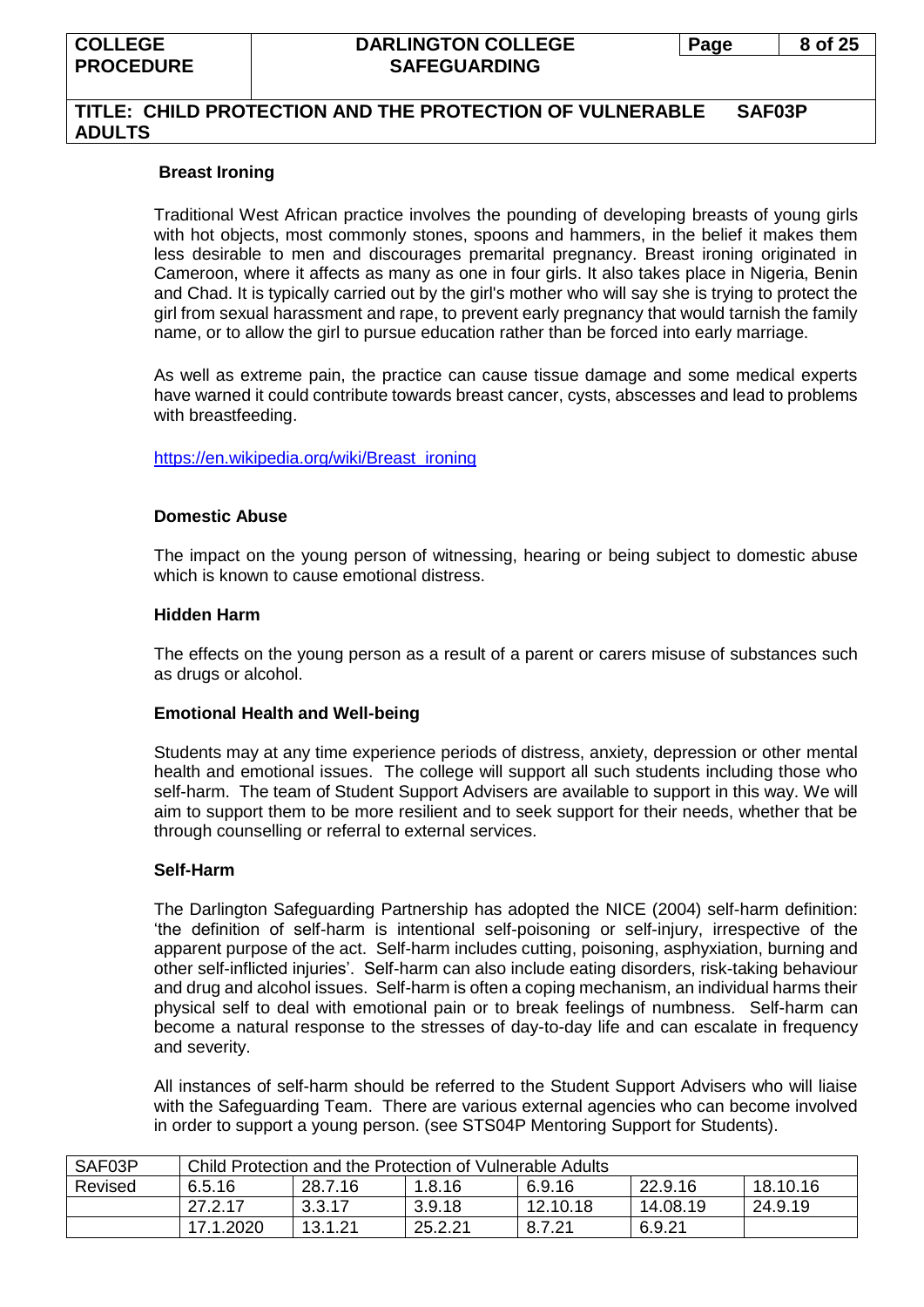# **Teenage Relationship Abuse**

Abuse in young people's relationships can involve the same forms of controlling and coercive behaviour, physical, emotional, psychological, financial and sexual violence and abuse as seen in adult relationships.

# **2.6 Radicalisation /Extremism**

Is the process by which a person comes to support terrorism and forms of extremism leading to terrorism. Keeping Children Safe in Education states: 'The Counter-Terrorism and Security Act, which received Royal Assent on 12 February 2015, places a duty on specified authorities, including local authorities and childcare, education and other children's services providers, in the exercise of their functions, to have 'due regard to the need to prevent people from being drawn into terrorism' ("the Prevent duty").

The Counter-Terrorism and Security Act 2015 will also place a duty on local authorities to ensure Channel panels are in place. The panel must include the local authority and chief officer of the local police. Panels will assess the extent to which identified individuals are vulnerable to being drawn into terrorism, following a referral from the police and where considered appropriate and necessary consent is obtained, arrange for support to be provided to those individuals. The Act will require partners of Channel panels to co-operate with the panel in the carrying out of its functions and with the police in undertaking the initial assessment as to whether a referral is appropriate. Schools and colleges which are required to have regard to Keeping Children Safe in Education are listed in the Act as partners of the panel. The relevant provisions of the Act will come into force on 12 April 2015 but many local authorities already have Channel panels set up in their area'.

Young people and vulnerable groups are particularly targeted by groups who may promote violent extremist activity.

College staff should be aware of signs of radicalisation and have the confidence to report their concerns to the Safeguarding Team.

The College will also promote the ethos of the **'Prevent'** agenda by encouraging free and open debate but challenging extreme views. It will encourage through its classroom practice, theme weeks and induction activities, a belief in Equality of Opportunity and the celebration of Diversity.

The College will not host or allow its premises to be used by extreme groups and will seek to prevent the distribution of extreme literature.

The college has a legal responsibility to forbid the promotion of partisan political views in the teaching of any subject in the college and must take such steps as are reasonably practicable to secure that where political issues are brought to the attention of students they are offered a balanced presentation of opposing views. Promotion of any organisations linked to violent extremism is contrary to the values of the college and could constitute misconduct.

| SAF03P  | Child Protection and the Protection of Vulnerable Adults |                                                    |         |          |          |         |  |  |
|---------|----------------------------------------------------------|----------------------------------------------------|---------|----------|----------|---------|--|--|
| Revised | 6.5.16                                                   | 22.9.16<br>6.9.16<br>18.10.16<br>28.7.16<br>1.8.16 |         |          |          |         |  |  |
|         | 27.2.17                                                  | 3.3.17                                             | 3.9.18  | 12.10.18 | 14.08.19 | 24.9.19 |  |  |
|         | 17.1.2020                                                | 13.1.21                                            | 25.2.21 | 8.7.21   | 6.9.21   |         |  |  |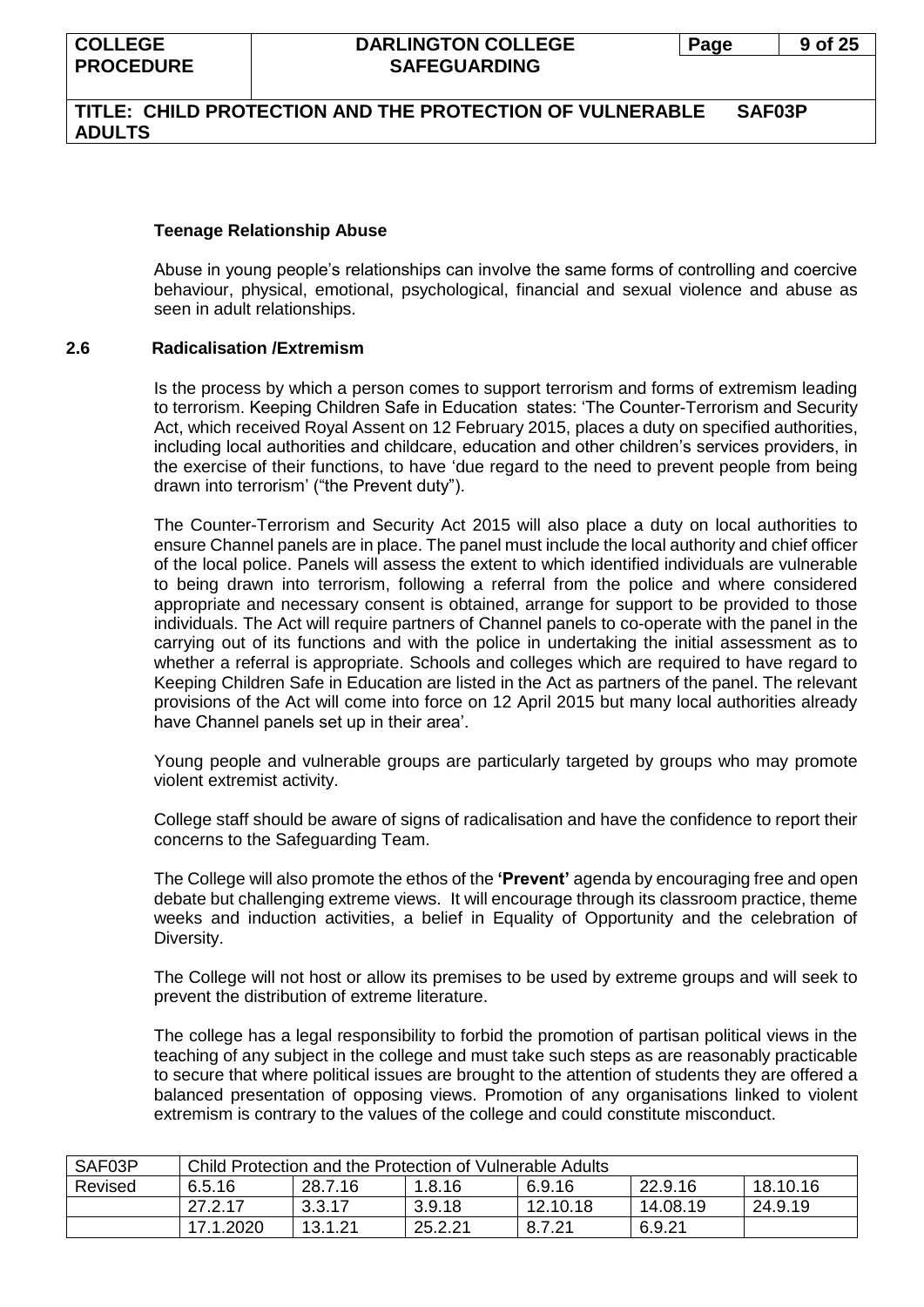## **TITLE: CHILD PROTECTION AND THE PROTECTION OF VULNERABLE SAF03P ADULTS**

The College will provide appropriate support through its own staff or by referral to external agencies, for any student in danger of radicalisation.

#### **County Lines**

County lines commonly involves the illegal distribution and dealing of seriously dangerous drugs from one city/town to another. The most common drugs involved are heroin and cocaine (crack and powder), but also MDMA, cannabis, amphetamines and spice.

Gangs are deliberately targeting vulnerable children – those who are [homeless,](https://www.childrenssociety.org.uk/what-we-do/helping-children/missing-from-home-services-0) living in care homes or [trapped in poverty.](https://www.childrenssociety.org.uk/what-we-do/helping-children/ending-child-poverty) These children are unsafe, unloved, or unable to cope, and the gangs take advantage of this.

#### **Common Terms**

Going Country - This is the most popular term that describes county lines activity. It can also mean the act of travelling to another city/town to deliver drugs or money.

Trapping - The act of selling drugs. Trapping can refer to the act of moving drugs from one town to another or the act of selling drugs in one.

Trap House - A building used as a base from where drugs are sold (or sometimes manufactured). These houses usually are occupied by someone (usually adult drug users but sometimes young people are forced to stay in trap houses) location.

Trap Line - This refers to when someone owns a mobile phone specifically for the purpose of running and selling of drug.

#### **Modern Slavery**

Modern slavery is the recruitment, movement, harbouring or receiving of children, women or men through the use of force, coercion, abuse of vulnerability, deception or other means for the purpose of exploitation. Individuals may be trafficked into, out of or within the UK, and they may be trafficked for a number of reasons including sexual exploitation, forced labour, domestic servitude and organ harvesting.

[http://www.darlingtonsafeguardingboards.co.uk/children-safeguarding](http://www.darlingtonsafeguardingboards.co.uk/children-safeguarding-board/professionals/multi-agency-guidance/)[board/professionals/multi-agency-guidance/](http://www.darlingtonsafeguardingboards.co.uk/children-safeguarding-board/professionals/multi-agency-guidance/)

#### **Children Missing from Education**

Progression Coaches will contact parents on the first day of absence for any student who has not attended college. Continued absence will be followed up with parents/guardians via telephone, email or letter.

#### *Information on many of these issues can be accessed on the Darlington Safeguarding Children Multi-Agency Guidance*

| SAF03P  | Child Protection and the Protection of Vulnerable Adults |                                                    |        |          |          |         |  |  |  |
|---------|----------------------------------------------------------|----------------------------------------------------|--------|----------|----------|---------|--|--|--|
| Revised | 6.5.16                                                   | 6.9.16<br>22.9.16<br>18.10.16<br>28.7.16<br>1.8.16 |        |          |          |         |  |  |  |
|         | 27.2.17                                                  | 3.3.17                                             | 3.9.18 | 12.10.18 | 14.08.19 | 24.9.19 |  |  |  |
|         | 17.1.2020                                                | 25.2.21<br>13.1.21<br>8.7.21<br>6.9.21             |        |          |          |         |  |  |  |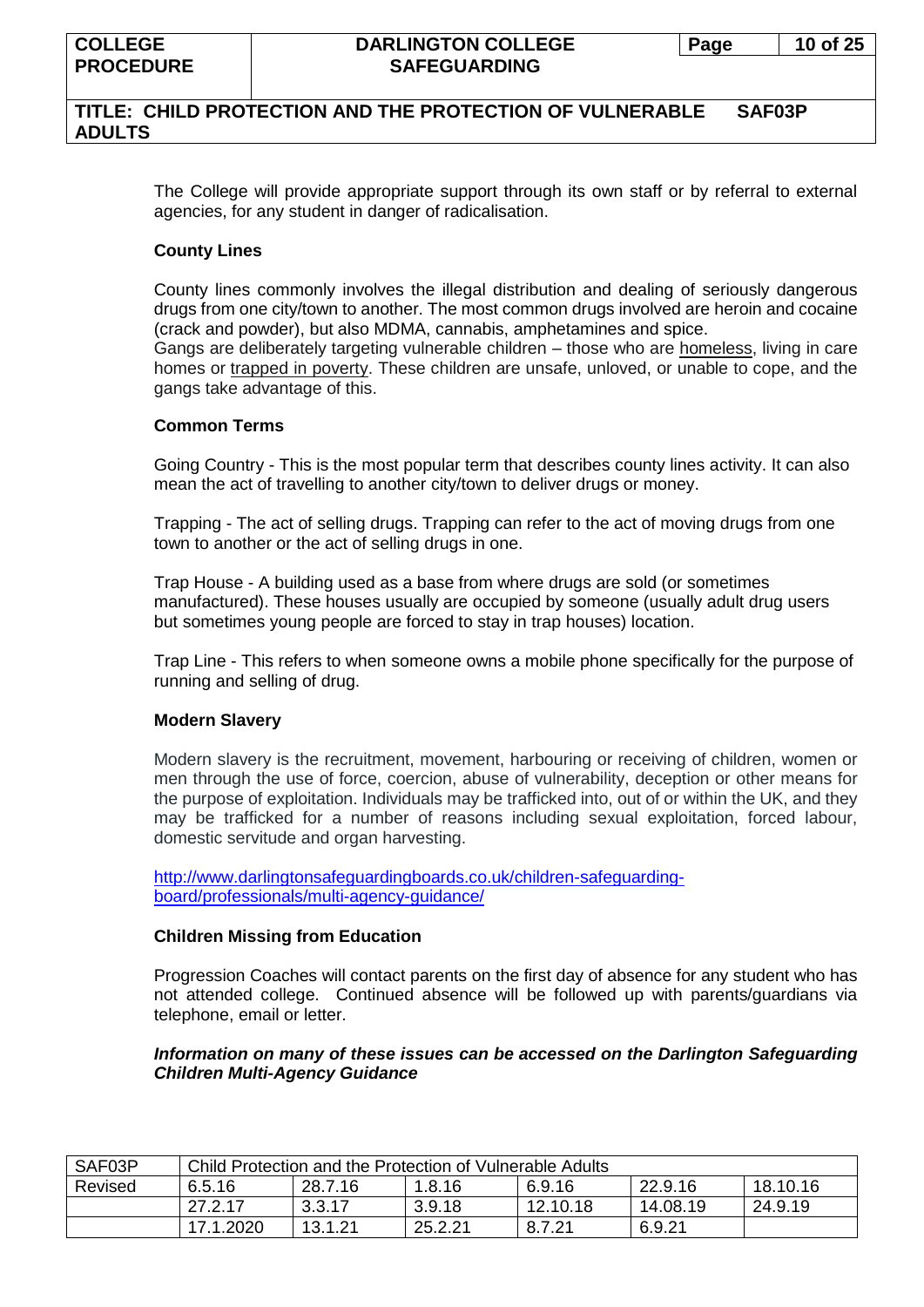## **TITLE: CHILD PROTECTION AND THE PROTECTION OF VULNERABLE SAF03P ADULTS**

#### **3 Requirement**

#### **Procedure for College Staff**

Keeping Children Safe in Education, Sept 2021 stipulates that 'schools and colleges and their staff form part of the wider safeguarding system for children. This system is described in statutory guidance Working together to Safeguard Children'. Safeguarding is everyone's responsibility and KCSiE states 'Safeguarding and promoting the welfare of children is **everyone's** responsibility. **Everyone** who comes into contact with children and their families and carers has a role to play in safeguarding children. In order to fulfil this responsibility effective, all professionals should make sure their approach is child-centred. This means that they should consider, at all times, what is in the **best interest** of the child'.

Darlington College recognises the responsibility placed upon its staff to deal with concerns around wellbeing and actual or suspected child abuse in a positive and effective way. This includes low level concerns as well as serious concerns. Staff will endeavour to recognise and deal with concerns as quickly as possible and in accordance with the outlined procedures, which are intended to provide guidance and help/protection for young people, parents and staff. These procedures apply to anyone who is enrolled as a student of the College or anyone attending specific activities arranged and managed by the College, including placements, irrespective of location.

Staff will be required to attend mandatory safeguarding training as quickly as possible following their staff induction and refresh this every 3 years. They will also be required to have updates, at least annually, on any safeguarding issues. This will be done through the termly Safeguarding Bulletins and other notices with regard to safeguarding. They will also be required to adhere to the college Safeguarding Code of Conduct and ensure their behaviour with students is appropriate at all times.

The Safeguarding Code of Conduct stipulates a clear policy on the use of mobile technology by staff in that no member of staff should contact a student on their own personal devices. If students need to be contacted then college owned devices must be used. The online safety policy also includes students. The college safeguarding training for staff also includes information on online safety.

When creating a Google Classroom you must invite, as a minimum, one other member of staff and the appropriate ["ssaXadmin@darlington.ac.uk"](mailto:ssaXadmin@darlington.ac.uk) dummy account, where X is the appropriate subject sector area identifier.

Any person who is either employed by the College (voluntarily or paid) or acting in a position of responsibility with children, young people or vulnerable adults, who has concern for the wellbeing of a child, young person or vulnerable adult or knowledge or a suspicion that a child/young person/vulnerable adult is being abused or is at risk of abuse has a duty to refer his/her concern immediately. This guidance is to inform staff what they should do and why if they suspect or have disclosed to them an incident of abuse.

| SAF03P  | Child Protection and the Protection of Vulnerable Adults |                                                    |         |          |          |         |  |  |
|---------|----------------------------------------------------------|----------------------------------------------------|---------|----------|----------|---------|--|--|
| Revised | 6.5.16                                                   | 22.9.16<br>18.10.16<br>6.9.16<br>28.7.16<br>1.8.16 |         |          |          |         |  |  |
|         | 27.2.17                                                  | 3.3.17                                             | 3.9.18  | 12.10.18 | 14.08.19 | 24.9.19 |  |  |
|         | 17.1.2020                                                | 13.1.21                                            | 25.2.21 | 8.7.21   | 6.9.21   |         |  |  |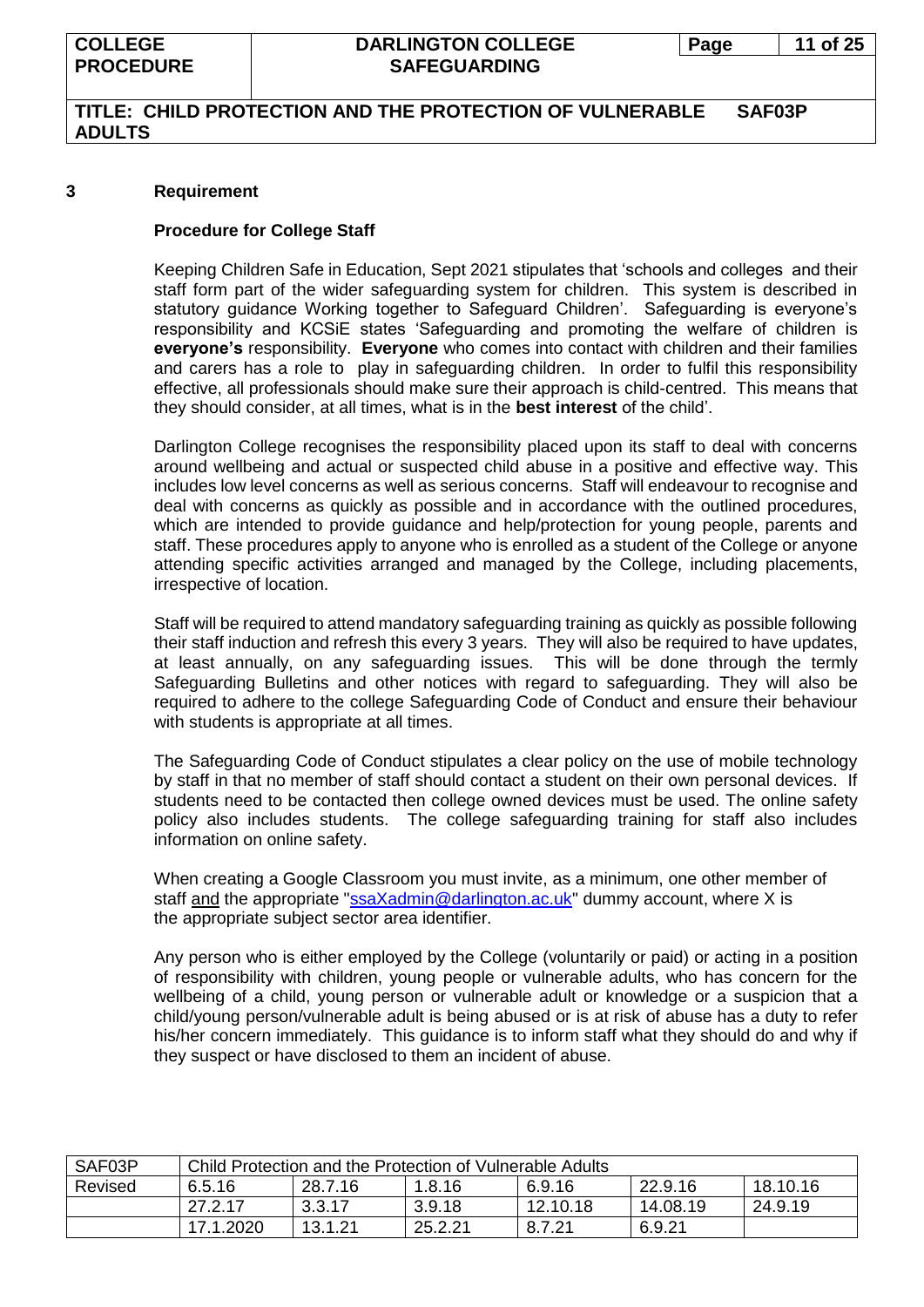#### **Duty to initially inform**

All staff, acting in a position of responsibility with children, young people or vulnerable adults are required to discuss any concern or suspicion with the College's Safeguarding Team or Duty Manager (see College Contacts). It is vital that staff then put their concerns in writing and complete the Safeguarding Referral on staffnet. However, according to Keeping Children Safe in Education, Sept 2021, 'in exceptional circumstances, such as in an emergency or a genuine concern that appropriate action has not been taken, staff members can speak directly to children's social care.

#### **Disclosure**

When a student discloses abuse to a member of staff their account must be taken seriously and listened to. Staff will proceed in accordance with the procedures set out below which are in accordance with the Darlington Safeguarding Children Board's Child Protection Procedures

- Allow student to speak freely
- Remain calm and not overreact the student may stop talking if they feel they are upsetting their listener
- Do not be afraid of silences, allow space and time for student to continue, staff must recognise the barriers the student may have had to overcome to disclose
- Clarify or repeat back to check what you have heard if needed but do not lead the discussion in any way and do not ask direct or leading questions – such as.. whether it happens to siblings too, or what does the student's mother thinks about it
- Use questions such as *Tell me….explain, describe. Is there anything else?*
- At an appropriate time tell the student that in order to help them, you, the member of staff, must pass the information on
- Tell the student what will happen next. The student may agree to go with you to see the Safeguarding Team. Otherwise let them know that you will be consulting them
- Write up their conversation as soon as possible on the online safeguarding referral form which will go automatically to the Safeguarding Team – **go and see the Safeguarding Team if the concern is urgent**
- Seek support if they feel distressed.

#### **Confidentiality**

The student should be informed that there is a legal duty to inform an authorised agency. Promises of confidentiality should not be given as developments may result in this not being possible.

Staff and external agencies will be informed of relevant information in respect of individual cases regarding safeguarding on a 'need to know' basis only.

#### **Duty to Refer**

In cases requiring the protection of the young person or vulnerable adult the College will conform to the duty to refer the concern to either the appropriate Safeguarding Children or

| SAF03P  | Child Protection and the Protection of Vulnerable Adults |                                                    |         |          |          |         |  |  |
|---------|----------------------------------------------------------|----------------------------------------------------|---------|----------|----------|---------|--|--|
| Revised | 6.5.16                                                   | 18.10.16<br>28.7.16<br>22.9.16<br>6.9.16<br>1.8.16 |         |          |          |         |  |  |
|         | 27.2.17                                                  | 3.3.17                                             | 3.9.18  | 12.10.18 | 14.08.19 | 24.9.19 |  |  |
|         | 17.1.2020                                                | 13.1.21                                            | 25.2.21 | 8.7.21   | 6.9.21   |         |  |  |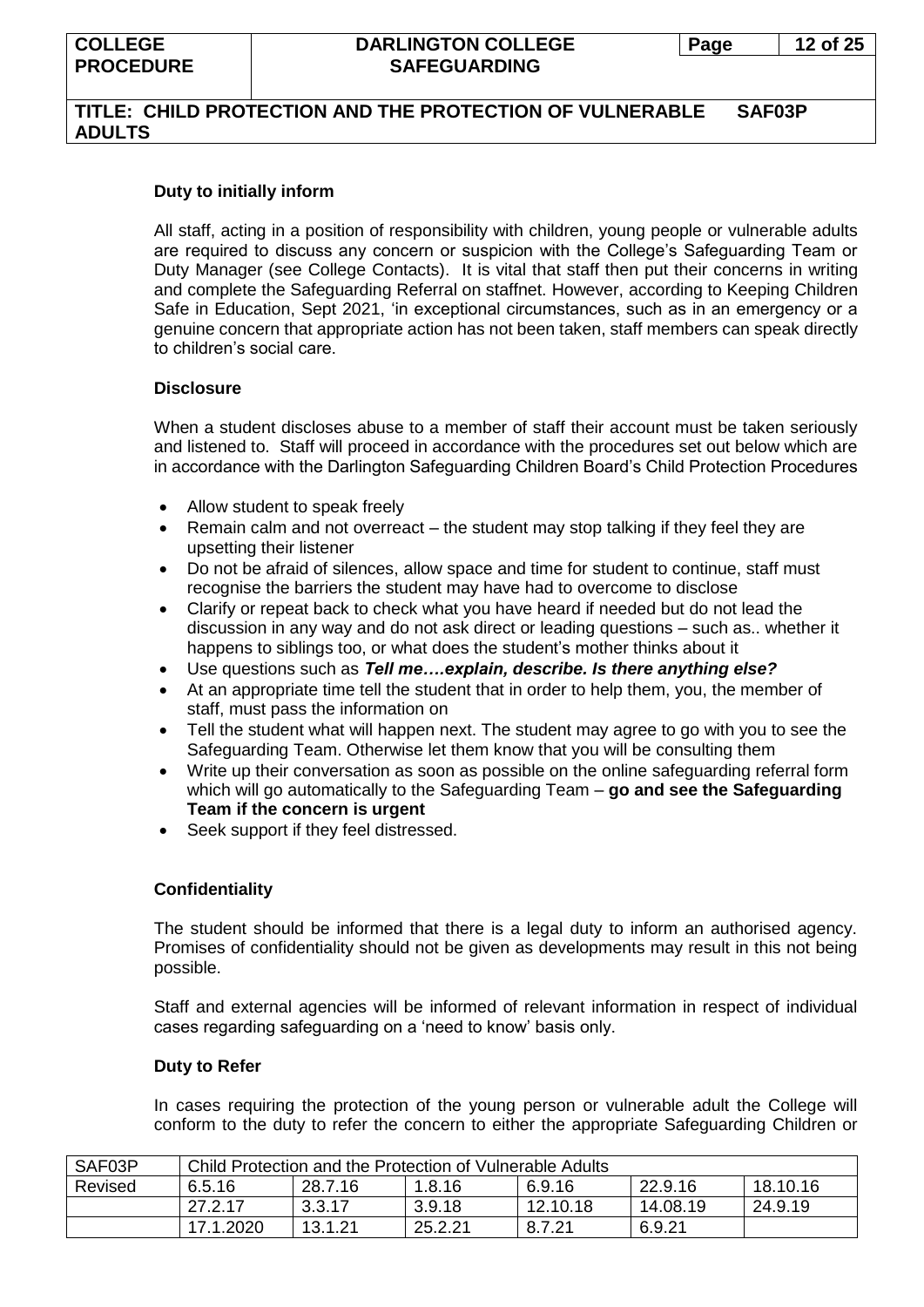Adult Teams or the Police. The student or parents may wish separately to refer their concern to the police.

#### **4. Concerns**

A full record should be made, as soon as possible, of the nature of the concern/disclosure and any other relevant information using the online Safeguarding Referral form on staff net. This will automatically be sent to the Safeguarding Team. **However, if the concern is urgent it is essential that you come and discuss the situation immediately with the Safeguarding Team.**

#### **Emergency Procedures**

**If a student is in immediate danger or is at risk of harm, a referral should be made to children's social care and/or the police immediately.** Anyone can make a referral. Where referrals are not made by the designated safeguarding lead, the designated safeguarding lead should be informed as soon as possible that a referral has been made. The College aims to always have at least one member of the Safeguarding Team in the building during normal working hours and a Duty Manager on duty until the college closes. Emergency numbers are on the College website for out of hours help and support from Local Agencies.

#### **Early Help**

'**All** school and college staff should be prepared to identify children who may benefit from early help. Early help means providing support as soon as a problem emerges at any point in a child's life, from the foundation years through to the teenage years. In the first instance staff should discuss early help requirements with the Safeguarding Team'. KCSiE, Sept 2020. (see section 12).

#### **5. Concerns or disclosure in relation to Children attending the College Childcare Centres**

See separate Childcare Centre's procedures.

#### **6. Pre 16 School Students**

In the event that a Pre 16 School Student discloses abuse or a college staff member has concern for the Student's wellbeing or a suspicion that they are being abused, the staff must implement the point 4 of this procedure by completing a safeguarding referral form and contacting a member of the College Safeguarding Team.

Duties of the Safeguarding Team in regards to Pre 16 students. The member of the Safeguarding Team who receives the referral must record all relevant details on the college referral form and contact the Designated Safeguarding staff member at the relevant school. The referral must be logged on the College safeguarding log, including the action the School intends to take. If the student is not on a school roll, eg previously **Elective Home Educated** the safeguarding team will deal with the concern. This also applies to any student who has previously been EHE due to their vulnerability.

| SAF03P  | Child Protection and the Protection of Vulnerable Adults |                                                    |         |          |          |         |  |
|---------|----------------------------------------------------------|----------------------------------------------------|---------|----------|----------|---------|--|
| Revised | 6.5.16                                                   | 18.10.16<br>22.9.16<br>28.7.16<br>6.9.16<br>1.8.16 |         |          |          |         |  |
|         | 27.2.17                                                  | 3.3.17                                             | 3.9.18  | 12.10.18 | 14.08.19 | 24.9.19 |  |
|         | 17.1.2020                                                | 13.1.21                                            | 25.2.21 | 8.7.21   | 6.9.21   |         |  |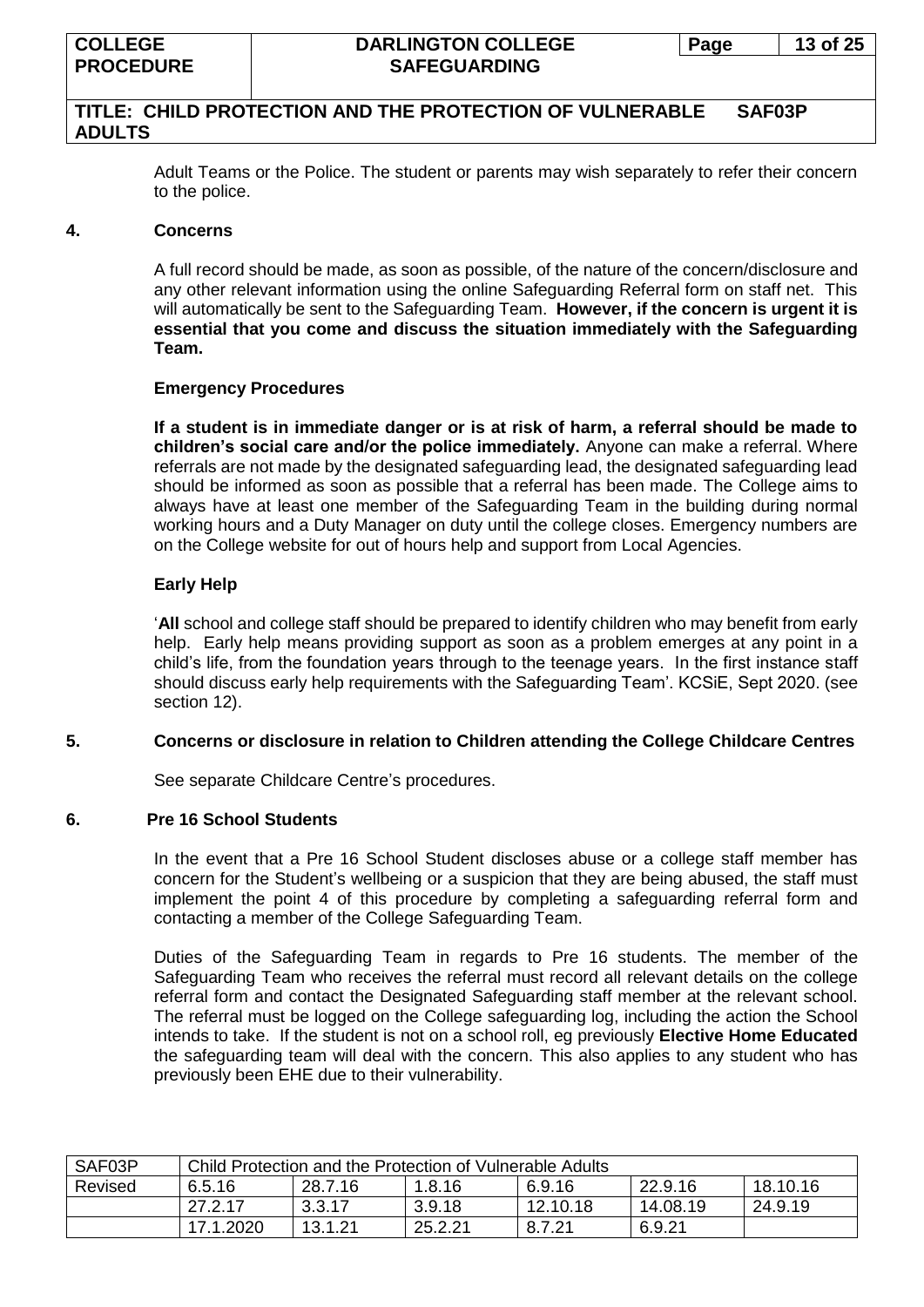#### **7. Concerns or disclosures in relation to a Student over 18 years**

There is no need to report the concern/disclosure to any outside agency unless there is a risk to the person themselves, if they are a vulnerable adult or there is risk to others under 18, in which case the procedure for students under 18 should be followed. A student over 18 may wish to involve the police. In this case the College's role is to support the student through the process and direct the student, if appropriate, to other supporting agencies eg counselling, well woman/man clinic etc.

#### **8. Concerns or disclosures in relation to a Student with learning difficulties, and/or physical or mental impairments, aged 18 or over**

The College has a duty of care towards students with learning difficulties and or physical or mental impairments. The decision to report abuse should not be made by a single person. If abuse is suspected or reported to a member of staff, he/she should discuss the matter with a member of the Safeguarding Team before contact with external agencies. The course of action will be a matter of professional judgement. The member of staff to whom the abuse is revealed should explain the above to the student so that the student is aware that it may not be possible to maintain confidentiality.

## 8.1 **Students under 18 with Special Educational needs (SEN) and disabilities**

Children with special educational needs (SEN) and disabilities can face additional safeguarding challenges. As a college we aim to ensure that our procedures reflects the fact that additional barriers can exist when recognising abuse and neglect in this group of children and young people. These can include:

- Assumptions that indicators of possible abuse such as behaviour, mood and injury relate to the child's disability without further exploration;
- The potential for children with SEN and disabilities being disproportionally impacted by behaviours such as bullying, without outwardly showing and signs; and
- Communication barriers and difficulties in overcoming these barriers.

## 8.2 **Looked After Through Care, Leaving Care and Young Carers**

Within the college community there are groups of students who, for one reason or another, may be vulnerable. Students in care, leaving care or those caring for relatives are amongst this group although this is not exclusive and there are other minority groups who are also considered to be more vulnerable. The college supports all groups of vulnerable students and the lead for Looked After Children in college is the Student Liaison Manager. All LAC and LC, YC have a Student Support Adviser who liaises with the curriculum to ensure that these students are fully supported.

 A 'vulnerable adult' is someone aged 18 years and over who is, or may be, affected by a physical or mental impairment or learning difficulty. Procedures relating to students over 18

| SAF03P  | Child Protection and the Protection of Vulnerable Adults |         |         |          |          |          |  |  |
|---------|----------------------------------------------------------|---------|---------|----------|----------|----------|--|--|
| Revised | 6.5.16                                                   | 28.7.16 | 1.8.16  | 6.9.16   | 22.9.16  | 18.10.16 |  |  |
|         | 27.2.17                                                  | 3.3.17  | 3.9.18  | 12.10.18 | 14.08.19 | 24.9.19  |  |  |
|         | 17.1.2020                                                | 13.1.21 | 25.2.21 | 8.7.21   | 6.9.21   |          |  |  |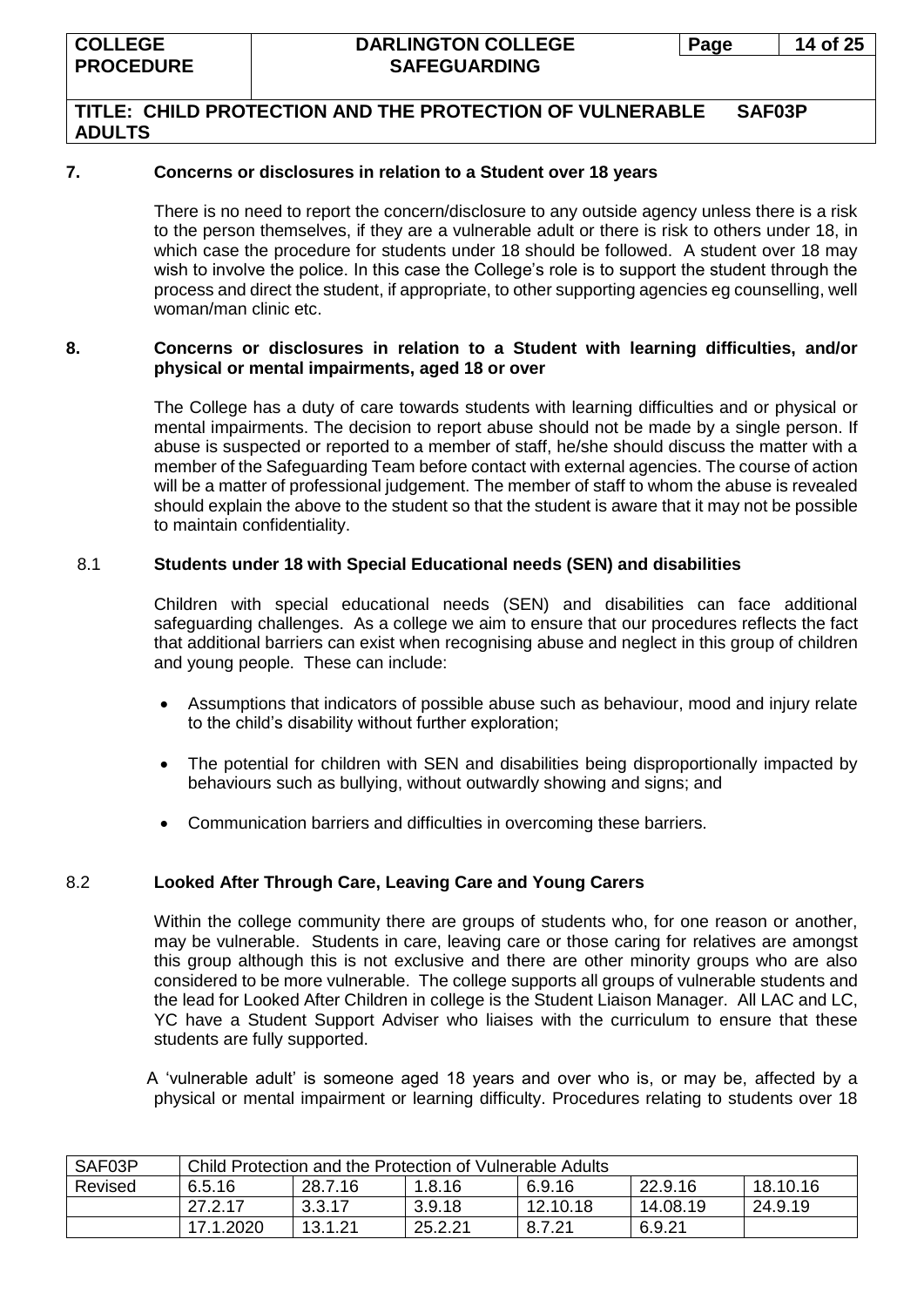## **TITLE: CHILD PROTECTION AND THE PROTECTION OF VULNERABLE SAF03P ADULTS**

are detailed in sections 5 and 6. In this procedure the terms 'child', 'young person' or 'vulnerable adult' will be used as appropriate.

A previously looked after child potentially remains vulnerable and all staff should have the skills, knowledge and understanding to keep previously looked after children safe. When dealing with looked after children and previously looked after children, it is important that all agencies work together and prompt action is taken on concerns to safeguard these children, who are a particularly vulnerable group.

#### **9. Concerns regarding staff members conduct or there is a suspicion or allegations of abuse**

Procedure should be used in cases which it is alleged that a person who work with students or young people in the community has:

- Behaved in a way that has harmed a child, or may have harmed a child.
- Possibly committed a criminal offence against or relate to a child; or
- Behaved towards a child or children in a way that indicates s/he is unsuitable to work with children.

Any concerns regarding staff member's behaviour or if there is a suspicion or allegation of abuse by a member of staff must be reported to the Principal and Chief Executive.

The Principal will decide how the matter should be investigated and this will usually involve the HR department and instigation of the formal investigation procedure. In addition. a referral will be made in relation to Child Protection (if appropriate) under section 10 below and a separate referral will be made to the Designated Officer at the local authority. The College investigation will be in line with the Darlington Safeguarding Board's Child Protection Procedures and the College's staff investigation procedures. While an investigation is taking place, a student will be assigned a member of staff, usually a Student Support Adviser, to support them. The nominated Safeguarding Team member will liaise with parents and the HR section throughout the process. Support for the staff member will be arranged through the College HR department.

If the concern or allegation is against the Principal the concern must be reported to the Chair of Governors. Malicious or false allegations will be dealt with through the College Disciplinary procedures.

Refer to HR Investigation Procedure HUM33P

#### **Whistle Blowing Procedure**

If staff have any concerns about the behaviour of another member of staff then they should follow the whistle blowing procedure (HUM07P). If they have concerns about unsafe practice or potential failures in the college's safeguarding regime then this procedure should also be followed.

#### **10. Action to be taken when reporting a safeguarding concern including following multiagency safeguarding arrangments**

| SAF03P  | Child Protection and the Protection of Vulnerable Adults     |         |         |          |          |         |  |
|---------|--------------------------------------------------------------|---------|---------|----------|----------|---------|--|
| Revised | 18.10.16<br>28.7.16<br>22.9.16<br>6.9.16<br>1.8.16<br>6.5.16 |         |         |          |          |         |  |
|         | 27.2.17                                                      | 3.3.17  | 3.9.18  | 12.10.18 | 14.08.19 | 24.9.19 |  |
|         | 17.1.2020                                                    | 13.1.21 | 25.2.21 | 8.7.21   | 6.9.21   |         |  |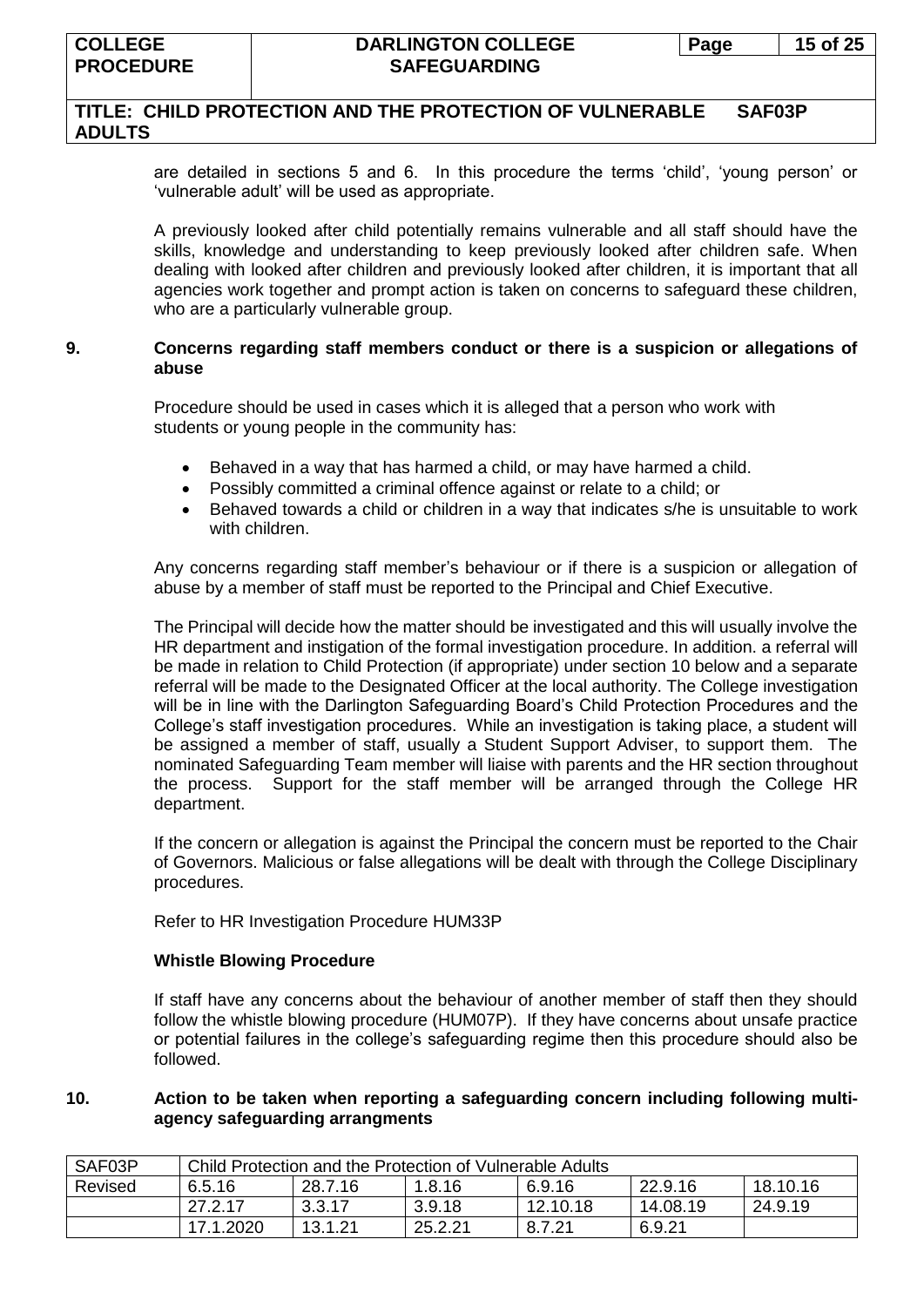## **TITLE: CHILD PROTECTION AND THE PROTECTION OF VULNERABLE SAF03P ADULTS**

On receipt of a completed Safeguarding Referral Form the College's Safeguarding Team representative will make a decision regarding action to be taken.

#### **Possible actions are identified:**

- Child Protection Referral to Social Care or contact with police this should be acted upon as soon as possible and will override Early Help Assessment (EHA)
- Completion of Early Help Assessment (EHA)
- Referral to Student Support or single external agency
- Completion of a Risk Assessment
- Record and monitor incident, disclosure or concern

#### **In making this decision the following factors will be taken into account:**

- Nature and severity of concern/disclosure
- Potential risk to the young person (or others)
- Needs of the young person
- Whether a multi-agency approach is required to address concerns highlighted

In making this decision advice may be sought from the Children's Safeguarding Duty Team at the Local Authority. In Darlington this is the Children's Access Point. In other areas it will be the respective Duty Team.

#### **Notifying Parents**

The College will normally seek to discuss any concerns about a student with their parents. This must be handled sensitively and the Safeguarding Team will be in the most informed position to make contact with the parent in the event of a concern, suspicion or disclosure.

However, if the College believes that notifying parents could increase the risk to the student or exacerbate the problem, advice will first be sought from Children's Access Point or other Local Authority Children's Services if outside Darlington.

#### **11. Child Protection Referral**

When a member of the Safeguarding Team identifies the need to make a referral to Children's Services he/she will:

- Contact the Police / relevant Safeguarding Children Duty Team,
- Complete and return the Children Service referral form

A copy of the Safeguarding Referral form will be held online.

## **12. Early Help Assessment (EHA) - Keeping Children Safe in Education, Sept 2021 stipulates that**

| SAF03P  | Child Protection and the Protection of Vulnerable Adults     |         |         |          |          |         |  |  |
|---------|--------------------------------------------------------------|---------|---------|----------|----------|---------|--|--|
| Revised | 18.10.16<br>28.7.16<br>22.9.16<br>1.8.16<br>6.9.16<br>6.5.16 |         |         |          |          |         |  |  |
|         | 27.2.17                                                      | 3.3.17  | 3.9.18  | 12.10.18 | 14.08.19 | 24.9.19 |  |  |
|         | 17.1.2020                                                    | 13.1.21 | 25.2.21 | 8.7.21   | 6.9.21   |         |  |  |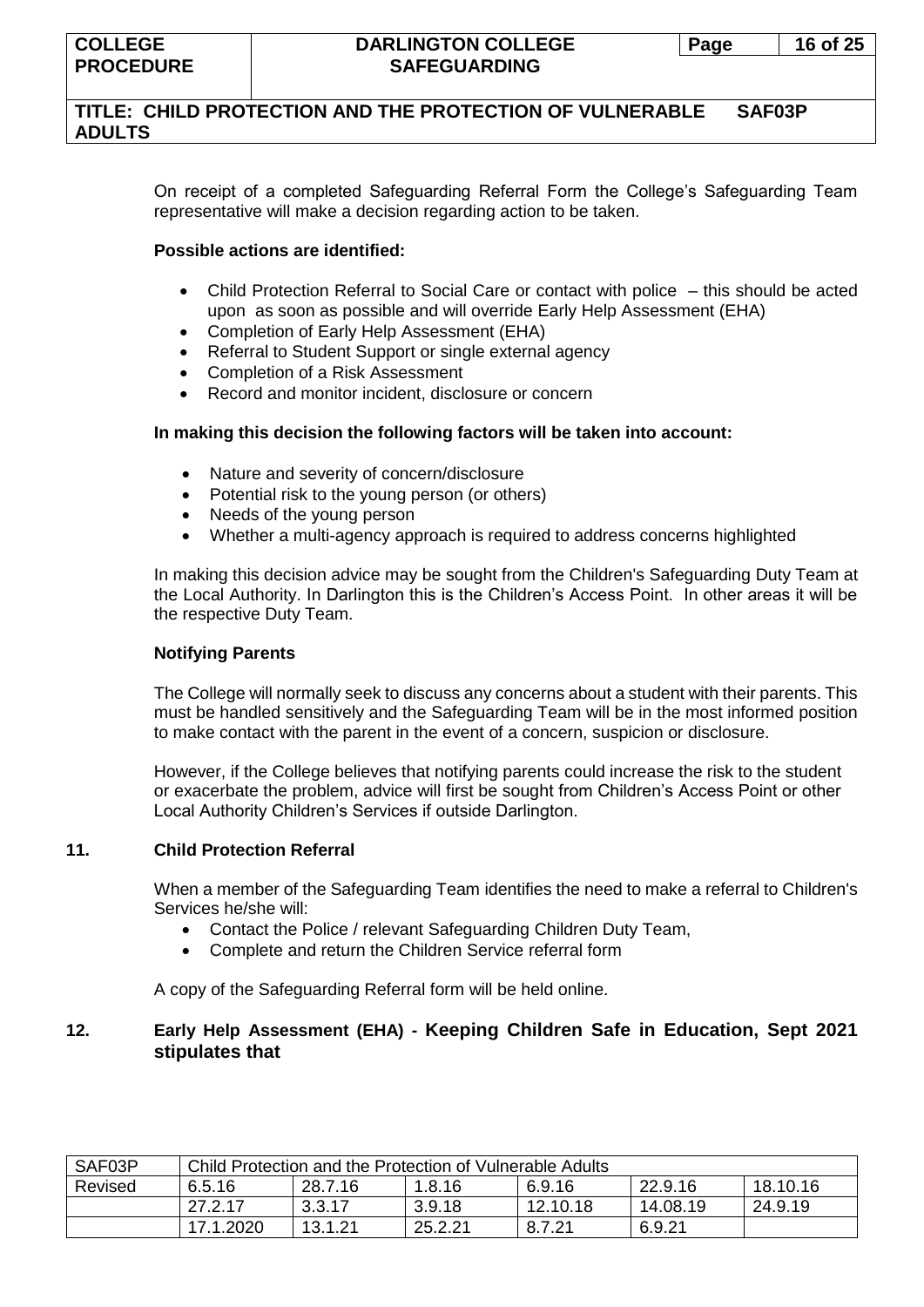## **TITLE: CHILD PROTECTION AND THE PROTECTION OF VULNERABLE SAF03P ADULTS**

'**All** staff should be prepared to identify children who may benefit from early help. Early help means providing support as soon as a problem emerges at any point in a child's life, from the foundation years through to the teenage years' for example:

- is disabled and has specific additional needs;
- has special educational needs (whether or not they have a statutory education, health and care plan);
- is a young carer;
- is frequently missing/goes missing from care or home;
- is misusing drugs or alcohol;
- is in a family circumstance presenting challenges for the child, such as substance abuse, adult mental health problems or domestic abuse; and/or
- has returned home to their family from care".

Staff should always speak to a member of the safeguarding team.

When a member of the Safeguarding Team identifies the need to complete an EHA they will discuss this with Early Help Co-ordinator in the Initial Advice Team in order to:

- Determine whether an EHA is already in place or required for the young person
- To gain advice to see if an EHA is necessary
- Or to gain more advice about the team around the child

The EHA will be completed in accordance with Local Authority guidelines. Staff may be required to support other agencies in an EHA.

In completing the EHA the College recognises the role of an advocate. The advocate will be important in circumstances where the young person and/or their parents do not know the EHA Lead in college. The role of the advocate will be to support the young person and/or their parents to be involved in meetings with the young person and for their parents and to assist in the gathering of information. The advocate will not however be expected to chair any meetings under the EHA or sign off EHA documentation.

Where completion of the EHA identifies that either the needs of the individual are already being met or the needs of the individual can be met by a single agency (whether or not the single agency is the College) it is unlikely that an EHA will be required.

An EHA will only be completed with consent from the young person and their parents (young people over 12 years of age may be able to consent themselves)

Where consent is not forthcoming from the young person and/or their parents the EHA Lead responsible will discuss the situation with another member of the Safeguarding Team to consider again whether a Child Protection Referral is required.

A copy of the completed EHA will be held by the EHA Lead. A copy will also be sent to the Early Help Co-ordinator in the IAT along with subsequent meeting minutes. While the EHA is live, records will be retained confidentially by the relevant EHA Lead. It must be noted that the College will work with other Local Authorities as well as Darlington and follow their procedures.

#### **13. Risk Assessment**

| SAF03P  | Child Protection and the Protection of Vulnerable Adults |         |         |          |          |          |  |  |
|---------|----------------------------------------------------------|---------|---------|----------|----------|----------|--|--|
| Revised | 6.5.16                                                   | 28.7.16 | 1.8.16  | 6.9.16   | 22.9.16  | 18.10.16 |  |  |
|         | 27.2.17                                                  | 3.3.17  | 3.9.18  | 12.10.18 | 14.08.19 | 24.9.19  |  |  |
|         | 17.1.2020                                                | 13.1.21 | 25.2.21 | 8.7.21   | 6.9.21   |          |  |  |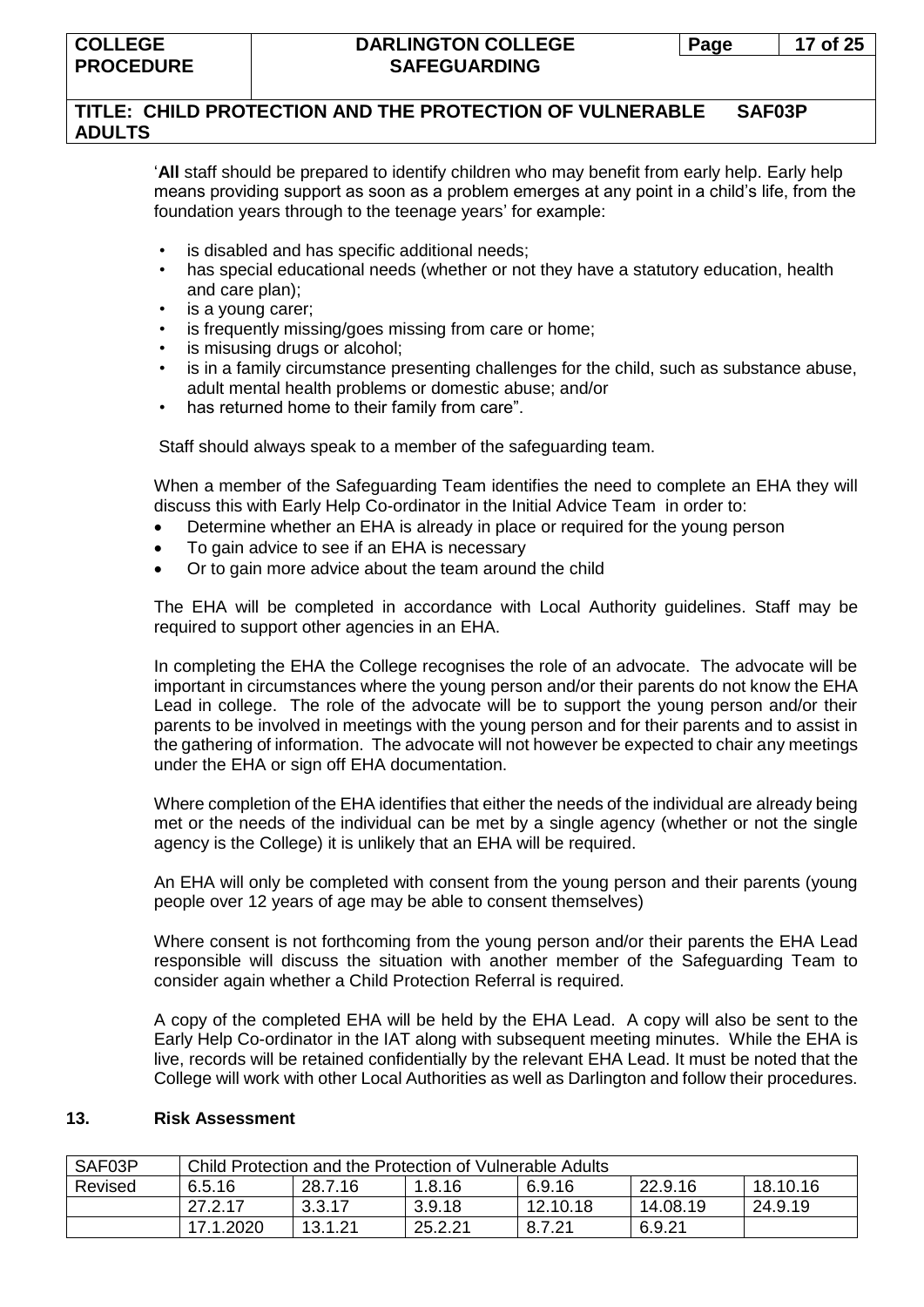## **TITLE: CHILD PROTECTION AND THE PROTECTION OF VULNERABLE SAF03P ADULTS**

Where appropriate a risk assessment will be carried out by a member of the Safeguarding Team. This will include documentation of risks and controls in relation to the individual and others. In extenuating circumstances this may result in an individual being refused a place at College or their current place being withdrawn.

#### **14. Record Keeping**

The nominated member of the Safeguarding team will maintain a log of all initial reports of concerns/disclosures; this will be updated to record action taken. This will be done online in an appropriate software package.

All concerns will be monitored regularly by the safeguarding team. The College will follow the guidelines below regarding passing on information and retention of records:

Child protection files should be passed on to any new school a child attends (Information and Records Management Society (IRMS), 2016; Department of Education, 2016; Department for Education (DfE), 2018). The file should be kept until the child is 25 (this is seven years after they reach the school leaving age) (Information and Records Management Society (IRMS), 2016).

## **15. Monitoring and Evaluation**

Our Safeguarding Children policy and procedures will be monitored and evaluated by:

- Completion of mid and end of year safeguarding reports to the Governing Body
- Student surveys and questionnaires
- Discussions with students and staff
- Scrutiny of the College's single central record of recruitment checks
- Monitoring of logs of bullying/racist/behaviour incidents
- Supervision of staff involved in child protection

## **16. Challenge and Escalation**

- We recognise that professional disagreements may arise between any agencies and resolving problems is an integral part of co-operation and joint working to safeguard children.
- As part of our responsibility for safeguarding children, we acknowledge that we must be prepared to challenge each other if we feel that responses to concerns, assessments or the way in which plans are implemented are not safeguarding the child and promoting their welfare.
- We are aware of the Darlington Safeguarding Partnership escalation procedures for raising concerns in respect of poor practice and recognise our responsibility to utilise these as and when necessary, in the interests of safeguarding and promoting the welfare of children.

| SAF03P  | Child Protection and the Protection of Vulnerable Adults     |         |         |          |          |         |  |
|---------|--------------------------------------------------------------|---------|---------|----------|----------|---------|--|
| Revised | 22.9.16<br>18.10.16<br>28.7.16<br>1.8.16<br>6.5.16<br>6.9.16 |         |         |          |          |         |  |
|         | 27.2.17                                                      | 3.3.17  | 3.9.18  | 12.10.18 | 14.08.19 | 24.9.19 |  |
|         | 17.1.2020                                                    | 13.1.21 | 25.2.21 | 8.7.21   | 6.9.21   |         |  |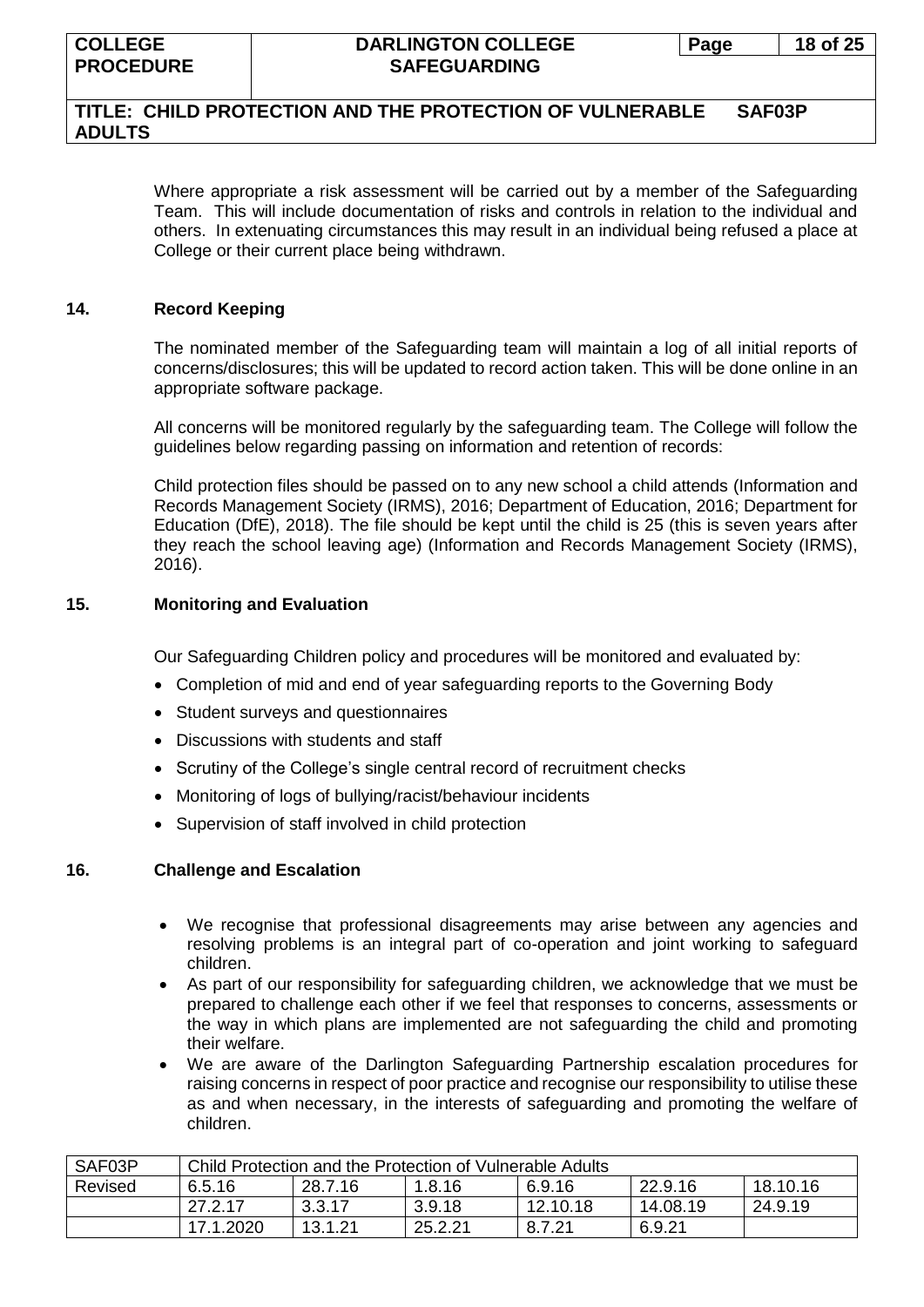## **TITLE: CHILD PROTECTION AND THE PROTECTION OF VULNERABLE SAF03P ADULTS**

#### **COLLEGE SAFEGUARDING TEAM**

| Carole Todd          | Deputy Principal, Ext 3178 - College's Nominated Safeguarding Lead |
|----------------------|--------------------------------------------------------------------|
| Julie Davison        | Student Services Manager and Safeguarding Manager, Ext 3036        |
| <b>Hildy Gardner</b> | Safeguarding and Transitions Officer, Ext 3033                     |

In the event of none of the above being available the Duty Manager will take responsibility or in an emergency children's social care can be contacted on 742020

#### **Duty Manager:**

As per duty rota Ext 3072

## **Linked Procedures**

- Prevent Strategy and Action Plan
- Bullying and Harassment Procedure
- Online Safety Policy
- Whistle Blowing Procedure

| SAF03P  | Child Protection and the Protection of Vulnerable Adults |         |         |          |          |          |  |  |
|---------|----------------------------------------------------------|---------|---------|----------|----------|----------|--|--|
| Revised | 6.5.16                                                   | 28.7.16 | 1.8.16  | 6.9.16   | 22.9.16  | 18.10.16 |  |  |
|         | 27.2.17                                                  | 3.3.17  | 3.9.18  | 12.10.18 | 14.08.19 | 24.9.19  |  |  |
|         | 17.1.2020                                                | 13.1.21 | 25.2.21 | 8.7.21   | 6.9.21   |          |  |  |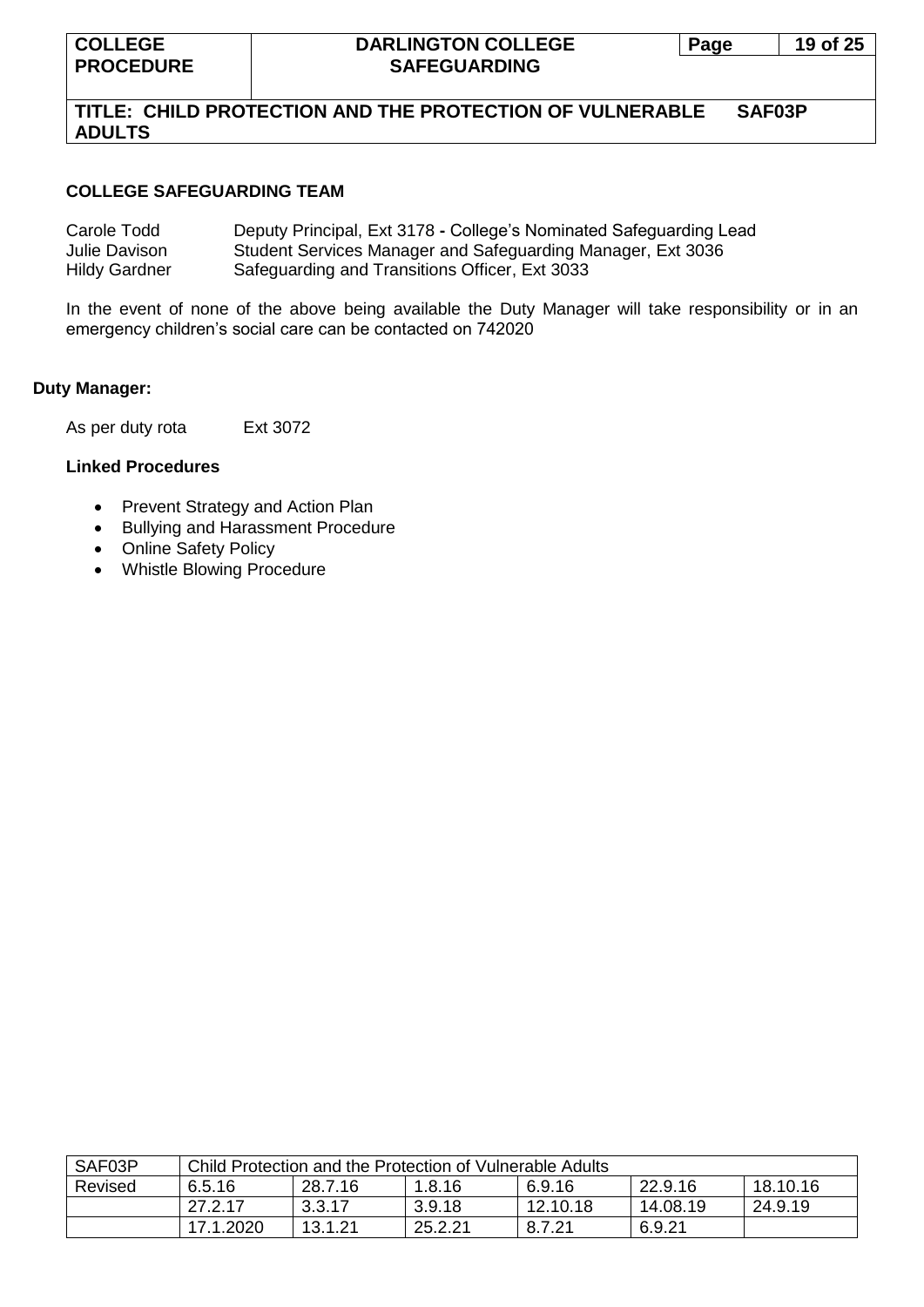# **TITLE: CHILD PROTECTION AND THE PROTECTION OF VULNERABLE SAF03P ADULTS**

## **APPENDIX 1**

## **Additional Information and Advice**

| <b>Abuse or</b><br><b>Safeguarding</b><br><b>Concern</b>   | <b>Link to Guidance/Advice</b>                                                                                      | <b>Source</b>                                                                                           |
|------------------------------------------------------------|---------------------------------------------------------------------------------------------------------------------|---------------------------------------------------------------------------------------------------------|
| Abuse                                                      | https://www.gov.uk/government/publications/what-to-do-if-<br>youre-worried-a-child-is-being-abused--2               | <b>DfE</b> Advice                                                                                       |
|                                                            | https://www.gov.uk/domestic-violence-and-abuse                                                                      | Home Office                                                                                             |
|                                                            | https://www.gov.uk/government/publications/national-<br>action-plan-to-tackle-child-abuse-linked-to-faith-or-belief | <b>DfE</b> Advice                                                                                       |
|                                                            | https://www.disrespectnobody.co.uk/relationship-<br>abuse/what-is-relationship-abuse/                               | Home Office<br>Website                                                                                  |
| <b>Bullying</b>                                            | https://www.disrespectnobody.co.uk/relationship-<br>abuse/what-is-relationship-abuse/                               | <b>DfE</b> Advice                                                                                       |
| Children and the<br>Courts                                 | http://formfinder.hmctsformfinder.justice.gov.uk/ywp-5-11-<br>eng.pdf                                               | <b>MoJ Advice</b>                                                                                       |
|                                                            | http://formfinder.hmctsformfinder.justice.gov.uk/ywp-12-<br>17-eng.pdf                                              | <b>MoJ Advice</b>                                                                                       |
| <b>Children Missing</b><br>from Education,<br>Home or Care | https://www.gov.uk/government/publications/children-<br>missign-education                                           | <b>DfE Statutory</b><br>Guidance                                                                        |
|                                                            | https://www.gov.uk/government/publications/children-who-<br>run-away-or-go-missign-from-home-or-care                | <b>DfE Statutory</b><br>Guidance                                                                        |
|                                                            | https://www.gov.uk/government/publications/missign-<br>children-and-adults-strategy                                 | Home Office<br>Strategy                                                                                 |
| Children with<br>Family Members in<br>Prison               | https://www.nicco.org.uk/                                                                                           | Barnardo's in<br>partnership with Her<br>Majesty's Prison<br>and Probation<br>Service (HMPPS)<br>advice |
| <b>Child Exploitation</b>                                  | https://www.gov.uk/government/publications/criminal-<br>exploitation-of-children-and-vulnerable-adults-county-lines | <b>Home Office</b><br>Guidance                                                                          |
|                                                            | https://www.gov.uk/government/publications/child-sexual-<br>exploitation-definition-and-guide-for-practitioners     | <b>DfE</b>                                                                                              |

| SAF03P  | Child Protection and the Protection of Vulnerable Adults |         |         |          |          |          |  |  |
|---------|----------------------------------------------------------|---------|---------|----------|----------|----------|--|--|
| Revised | 6.5.16                                                   | 28.7.16 | 1.8.16  | 6.9.16   | 22.9.16  | 18.10.16 |  |  |
|         | 27.2.17                                                  | 3.3.17  | 3.9.18  | 12.10.18 | 14.08.19 | 24.9.19  |  |  |
|         | 17.1.2020                                                | 13.1.21 | 25.2.21 | 8.7.21   | 6.9.21   |          |  |  |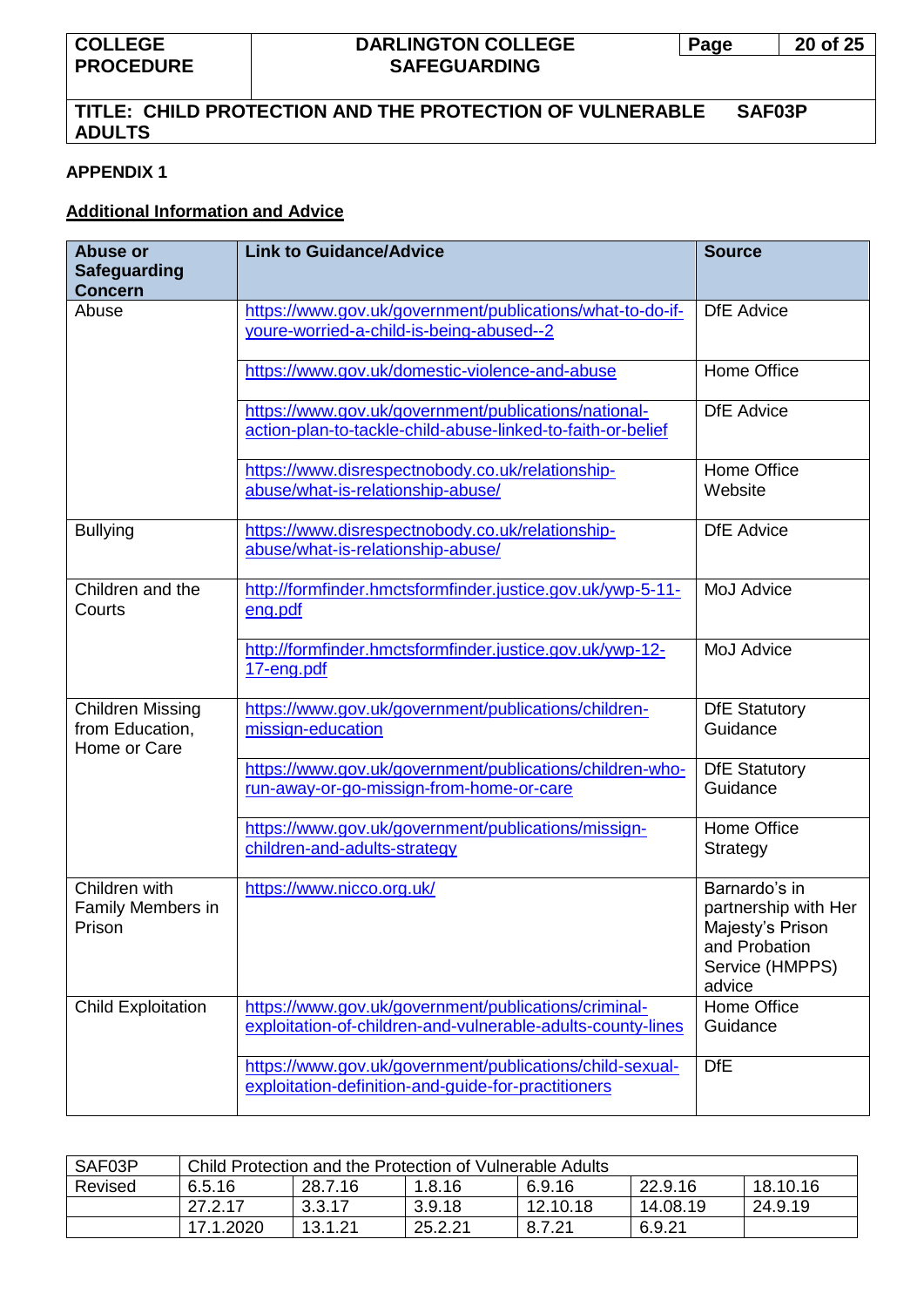**COLLEGE PROCEDURE**

## **DARLINGTON COLLEGE SAFEGUARDING**

**Page 21 of 25**

# **TITLE: CHILD PROTECTION AND THE PROTECTION OF VULNERABLE SAF03P ADULTS**

|                          | https://www.gov.uk/government/publications/safeguarding-<br>children-who-may-have-been-trafficked-practice-guidance | DfE and Home<br><b>Office Guidance</b>               |
|--------------------------|---------------------------------------------------------------------------------------------------------------------|------------------------------------------------------|
| Drugs                    | https://www.gov.uk/government/publications/drugs-advice-<br>for-schools                                             | DfE and ACPO<br>Guidance                             |
|                          | https://www.gov.uk/government/publications/drug-<br>strategy-2017                                                   | Home Office<br>Strategy                              |
|                          | http://www.talktofrank.com/                                                                                         | Talk to Frank<br>Website                             |
|                          | http://mentor-adepis.org/                                                                                           | Website developed<br>by Mentor Uk                    |
| Honour Based<br>Violence | https://www.gov.uk/government/collections/female-genital-<br>mutilation                                             | Home Office                                          |
|                          | https://www.gov.uk/government/publications/multi-agency-<br>statutory-guidance-on-female-genital-mutilation         | DfE, DH, and HO<br>statutory guidance                |
|                          | https://www.gov.uk/forced-marriage                                                                                  | Foreign<br>Commonwealth<br>Office and Home<br>Office |

| SAF03P  | Child Protection and the Protection of Vulnerable Adults     |         |         |          |          |         |  |  |
|---------|--------------------------------------------------------------|---------|---------|----------|----------|---------|--|--|
| Revised | 18.10.16<br>22.9.16<br>28.7.16<br>6.9.16<br>1.8.16<br>6.5.16 |         |         |          |          |         |  |  |
|         | 27.2.17                                                      | 3.3.17  | 3.9.18  | 12.10.18 | 14.08.19 | 24.9.19 |  |  |
|         | 17.1.2020                                                    | 13.1.21 | 25.2.21 | 8.7.21   | 6.9.21   |         |  |  |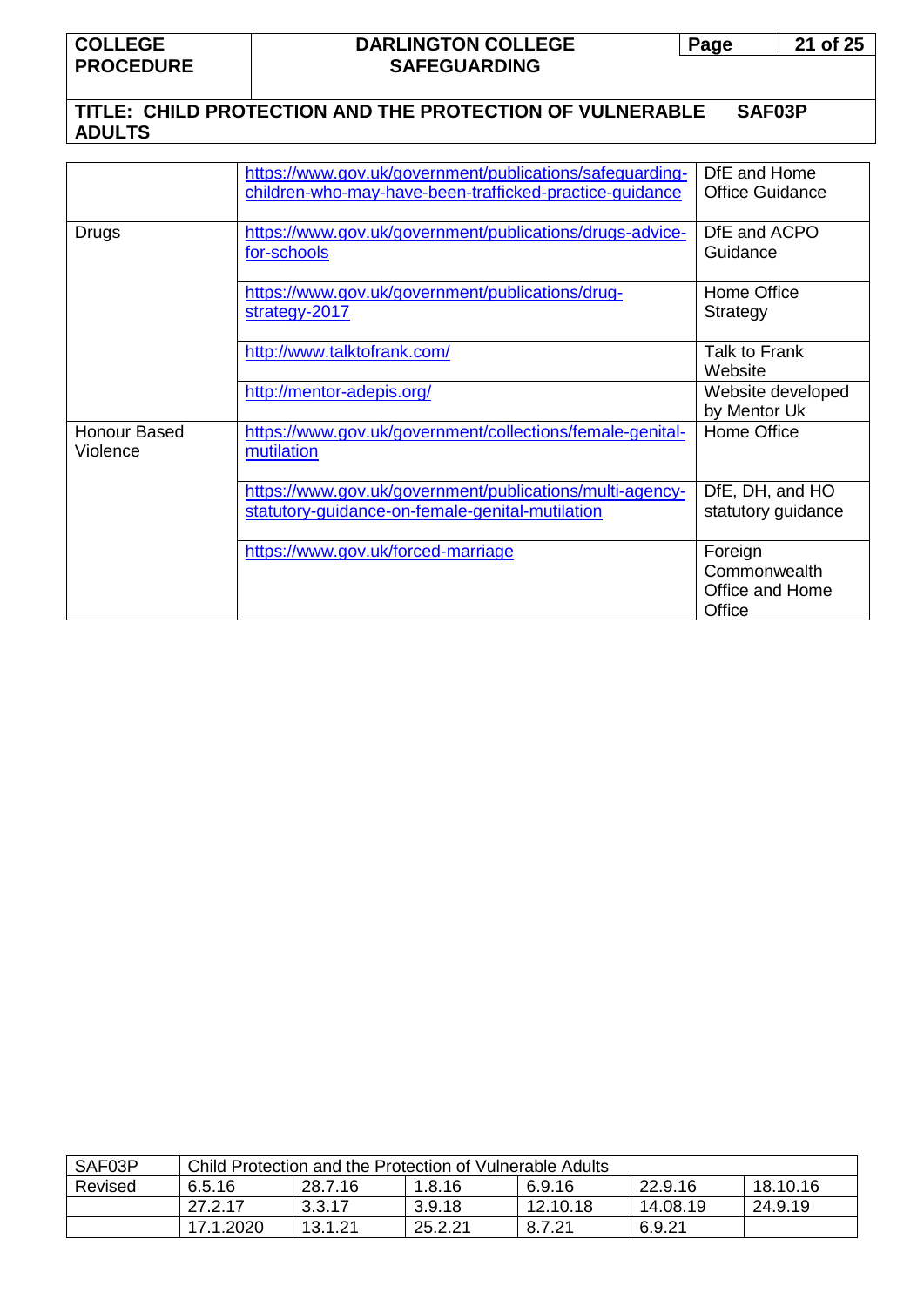## **TITLE: CHILD PROTECTION AND THE PROTECTION OF VULNERABLE SAF03P ADULTS**

## **APPENDIX 2**

## **Key Safeguarding Contacts**

## **Social Care**

Initial Advice team: 01325 406252

The Children's Initial Advice is open during the following hours: Monday - Thursday: 8.30 am – 5.00 pm Friday: 8.30 am – 4.30 pm

If you need to get in touch out of office hours, contact the Emergency Duty Team on 01642 524552

Police Non-emergency 101

**Early Help Kelly-Ann Reay 01325 405635**

#### **Education**

Education Safeguarding Officer/ CME Officer Joanna Conway, E-mail [Joanna.Conway@darlington.gov.uk](mailto:Joanna.Conway@darlington.gov.uk) 01325 405848

**Virtual Head for LAC** Calvin Kiplin 01325 406272

## **DARLINGTON SAFEGUARDING PARTNERSHIP -** Designated Officer at the Local Authority

• Marian Garland 01325 406451

## **Prevent contacts**

**Police Prevent Team** (office hours) 0191 375 2234 Non-urgent enquiries 101, Emergency calls 999

**To report illegal information, pictures or videos** found on the internet [www.gov.uk/report-terrorism.](http://www.gov.uk/report-terrorism) Anti-terrorist hotline: 0800 789 321

Due Diligence and Counter Extremism Group (DDCEG) Helpline - (020 7340 7264) For education staff and governors to raise concerns relating to extremism directly and in confidence

CHANNEL Panel Chair Jo Benson, Head of Youth Offending Service Contact details: 01325 406791

| SAF03P  | Child Protection and the Protection of Vulnerable Adults |         |         |          |          |          |
|---------|----------------------------------------------------------|---------|---------|----------|----------|----------|
| Revised | 6.5.16                                                   | 28.7.16 | 1.8.16  | 6.9.16   | 22.9.16  | 18.10.16 |
|         | 27.2.17                                                  | 3.3.17  | 3.9.18  | 12.10.18 | 14.08.19 | 24.9.19  |
|         | 17.1.2020                                                | 13.1.21 | 25.2.21 | 8.7.21   | 6.9.21   |          |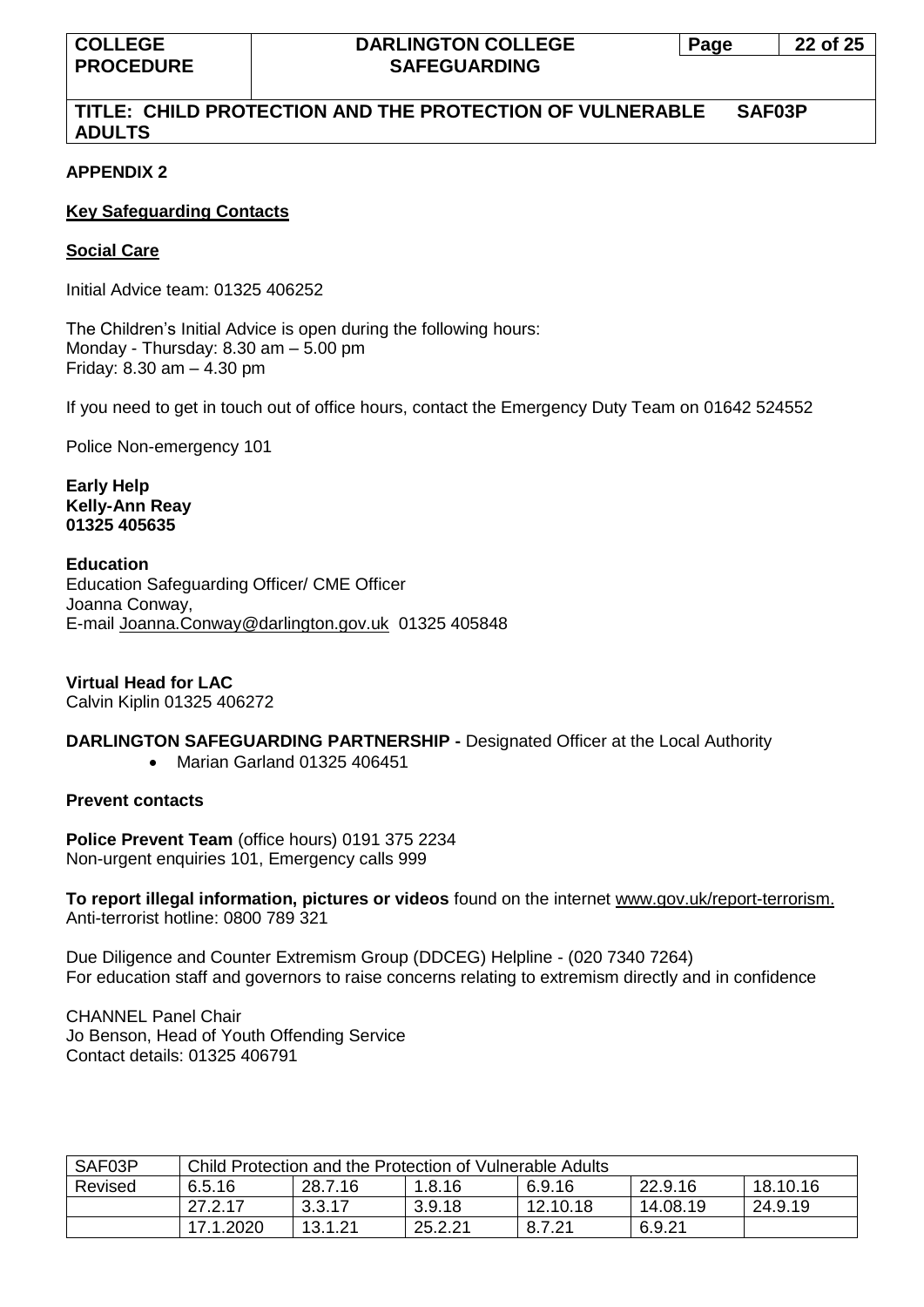## **TITLE: CHILD PROTECTION AND THE PROTECTION OF VULNERABLE SAF03P ADULTS**

To report illegal information, pictures or videos found on the internet [www.gov.uk/report-terrorism](http://www.gov.uk/report-terrorism) Antiterrorist hotline: 0800 789 321

**Whistle blowing** The NSPCC whistleblowing helpline is available for staff who do not feel able to raise concerns regarding child protection failures internally. Staff can call 0800 028 0285 – line is available from 8.00 am to 8.00 pm, Monday to Friday and email: help@nspcc.org.uk

| SAF03P  | Child Protection and the Protection of Vulnerable Adults |         |         |          |          |          |
|---------|----------------------------------------------------------|---------|---------|----------|----------|----------|
| Revised | 6.5.16                                                   | 28.7.16 | 1.8.16  | 6.9.16   | 22.9.16  | 18.10.16 |
|         | 27.2.17                                                  | 3.3.17  | 3.9.18  | 12.10.18 | 14.08.19 | 24.9.19  |
|         | 17.1.2020                                                | 13.1.21 | 25.2.21 | 8.7.21   | 6.9.21   |          |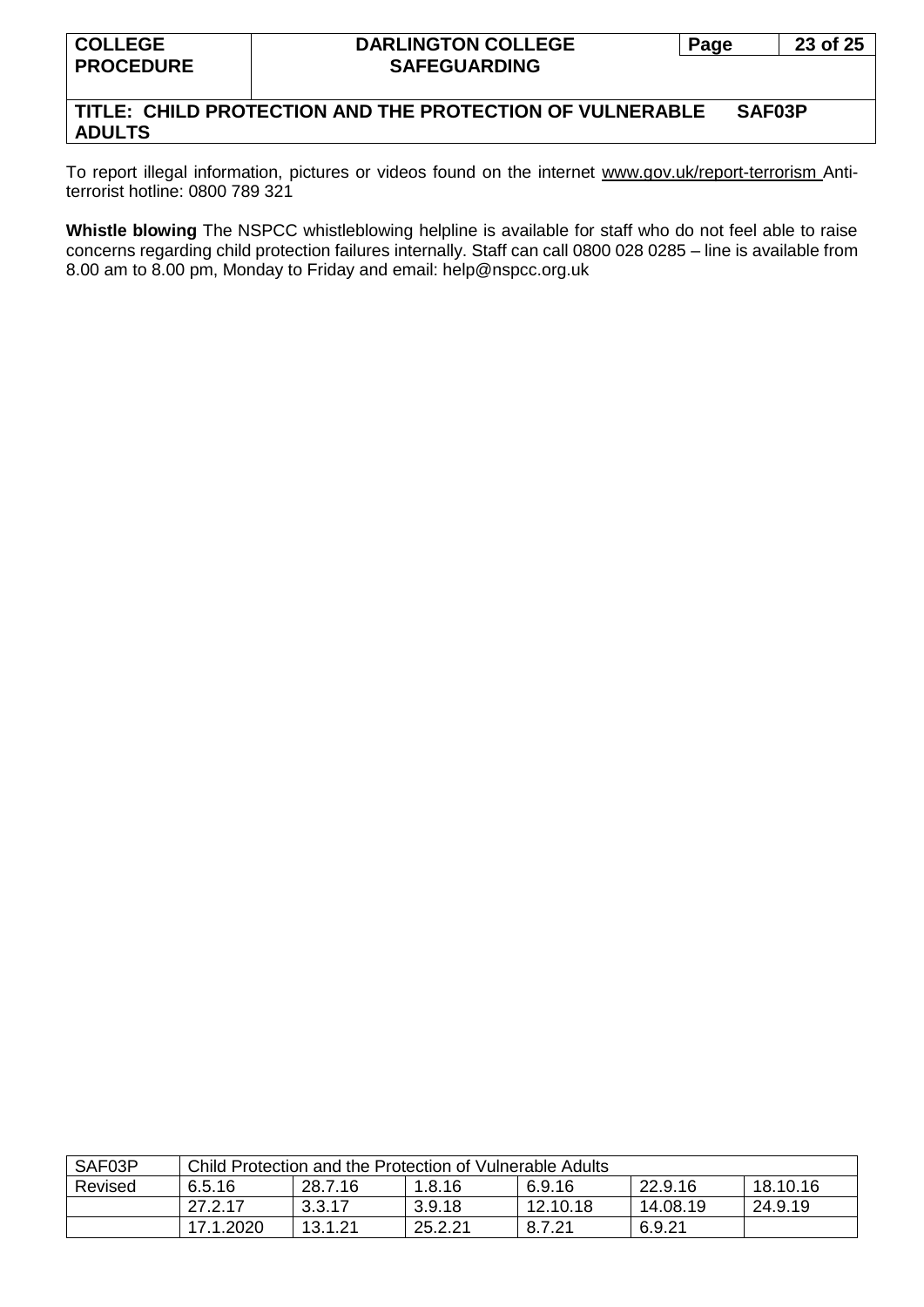## **TITLE: CHILD PROTECTION AND THE PROTECTION OF VULNERABLE SAF03P ADULTS**

## **APPENDIX 3**

## **CORONA VIRUS AND LOCKDOWN ARRANGEMENTS**

#### **Risk Assessments**

Robust and regularly monitored risk assessments have been done for all areas of the college to ensure that the building and the working practices of staff are of the highest standard during the pandemic. Every aspect has been carefully considered and planned in each risk assessment. Extra cleaning staff have been employed to ensure that the very well-used areas such as door handles, stair rails etc are cleaned more often. Hand sanitizer units have been put in every room in the college.

#### **Online Learning and Resources**

Students are learning remotely where possible; this is a combination of live online lessons with their tutors, accessing Google Classroom for work and to submit work, Google Chat and Meet to discuss their work with their tutors. Tutors are also available via college email.

#### **Academic Support**

Progression Coaches are checking that students are online when they should be for taught sessions and following up attendance concerns, liaising with parents where appropriate. Learning Support Assistants are supporting learners with EHCPs while they are learning online so that they continue to get the correct level of support with their work.

#### **Vulnerable Learners**

The Government Guidance states that vulnerable learners include those who:

- are assessed as being in need under section 17 of the Children Act 1989, including children and young people who have a child in need plan, a child protection plan or who are a looked-after child
- have an education, health and care (EHC) plan
- have been identified as otherwise vulnerable by educational providers or local authorities (including children's social care services), and who could therefore benefit from continued full-time attendance, this might include:
	- children and young people on the edge of receiving support from children's social care services or in the process of being referred to children's services
	- adopted children or children on a special guardianship order
	- those at risk of becoming NEET ('not in employment, education or training')
	- those living in temporary accommodation
	- those who are young carers
	- those who may have difficulty engaging with remote education at home (for example due to a lack of devices or quiet space to study)
	- care leavers
	- others at the provider and local authority's discretion including pupils and students who need to attend to receive support or manage risks to their mental health

| SAF03P  | Child Protection and the Protection of Vulnerable Adults |         |         |          |          |          |
|---------|----------------------------------------------------------|---------|---------|----------|----------|----------|
| Revised | 6.5.16                                                   | 28.7.16 | 1.8.16  | 6.9.16   | 22.9.16  | 18.10.16 |
|         | 27.2.17                                                  | 3.3.17  | 3.9.18  | 12.10.18 | 14.08.19 | 24.9.19  |
|         | 17.1.2020                                                | 13.1.21 | 25.2.21 | 8.7.21   | 6.9.21   |          |